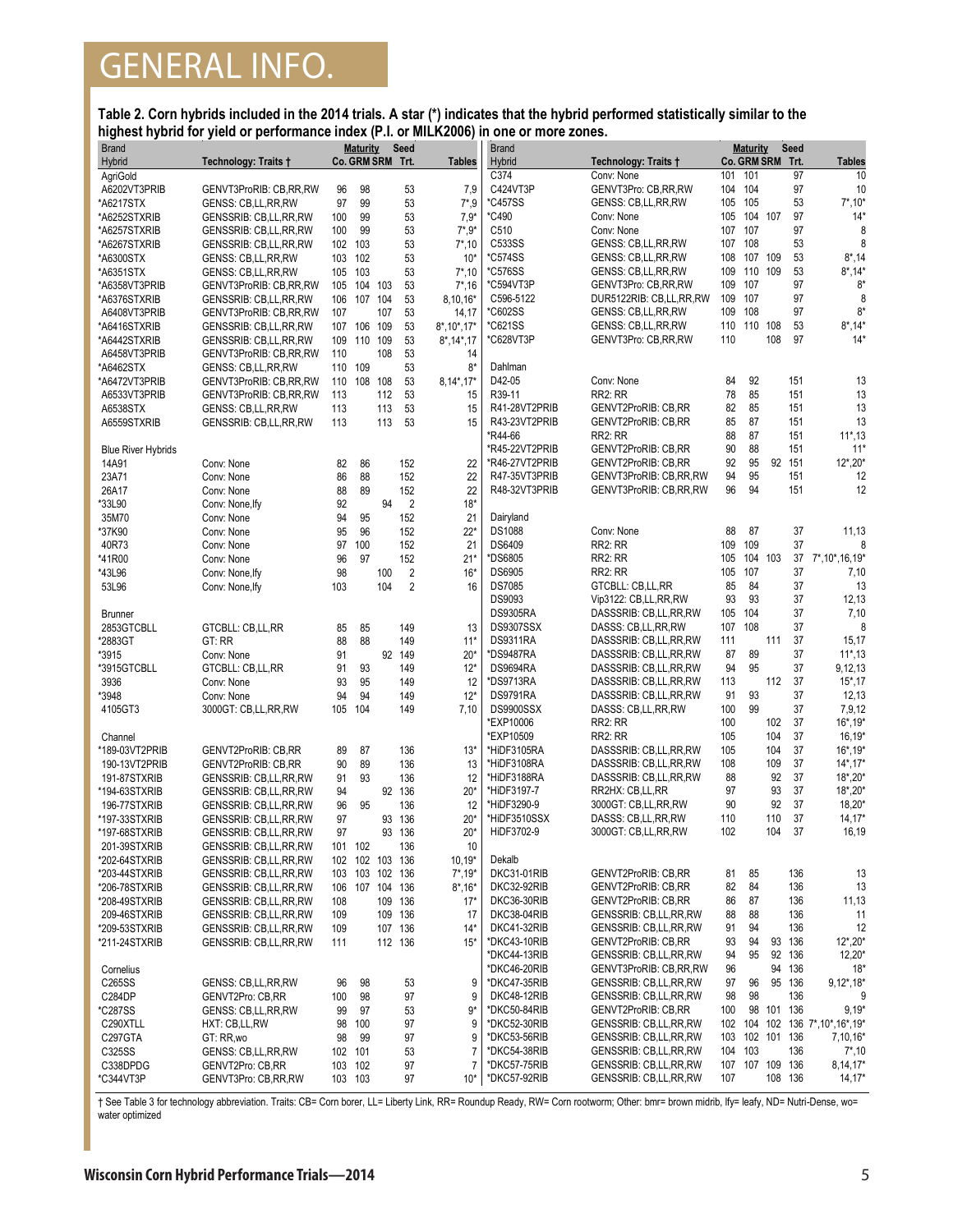**Table 2 (continued). Corn hybrids included in the 2014 trials. A star (\*) indicates that the hybrid performed statistically similar to the highest hybrid for yield or performance index (P.I. or MILK2006) in one or more zones.**

| <b>Brand</b>              |                          |         | <b>Maturity</b>  |             | Seed           |                           | <b>Brand</b>       |                               |         | <b>Maturity</b>  |         | Seed    |                            |
|---------------------------|--------------------------|---------|------------------|-------------|----------------|---------------------------|--------------------|-------------------------------|---------|------------------|---------|---------|----------------------------|
| Hybrid                    | Technology: Traits †     |         | Co. GRM SRM Trt. |             |                | Tables                    | Hybrid             | Technology: Traits †          |         | Co. GRM SRM Trt. |         |         | <b>Tables</b>              |
| DKC58-87RIB               | GENSSRIB: CB,LL,RR,RW    | 108     |                  | 109         | 136            | 14,17                     | *G85L42-3110       | Vip3110: CB,LL,RR             | 85      | 87               |         | 89 121  | $11,20*$                   |
| *DKC60-67RIB              | GENSSRIB: CB,LL,RR,RW    |         | 110 109 108 136  |             |                | $8^*$ , 14 $*$            | G88M78-3110A       | Vip3110: CB,LL,RR,wo          | 88      | 87               |         | 121     | 11,13                      |
| *DKC62-08RIB              | GENSSRIB: CB,LL,RR,RW    |         | 112 109 112 136  |             |                | $8*$ , 15*                | *G92T43-5222       | Vip3220RIB: CB,LL,RR          | 92      |                  |         | 93 121  | $18*$                      |
| *DKC63-33RIB              | GENSSRIB: CB,LL,RR,RW    |         | 113 109 112 136  |             |                | $8*$ , 15*                | G93H90-3000GT      | 3000GT: CB,LL,RR,RW           | 93      | 93               |         | 121     | 12                         |
|                           |                          |         |                  |             |                |                           | G96A69-3111        | Vip3111: CB,LL,RR,RW          | 96      | 97               |         | 121     | g                          |
| <b>DuPont Pioneer</b>     |                          |         |                  |             |                |                           | G97S12-5222        | DUR5222RIB: CB,LL,RR,RW       | 97      | 98               |         | 121     | 9                          |
| 35F38                     | Conv: None, HAE, HTF     | 104     | 100              |             | 97             | 10,12                     | G99Z33-5222A       | DUR5222RIB:                   | 99      | 100              |         | 121     | 7,9                        |
| *P0062AMX                 | AMX: CB,LL,RR,RW,wo      | 100     |                  |             | 95 150         | 19*,20*                   |                    | CB,LL,RR,RW,wo                |         |                  |         |         |                            |
| P0094AMX                  | AMX: CB,LL,RR,RW         | 100     | 99               |             | 150            | 9                         | *SG1922-3011A      | 3000GT: CB,LL,RR,RW           | 84      | 86               |         | 121     | $13*$                      |
| P0193AM                   | AMRIB: CB,LL,RR          |         | 101 103          |             | 150            | 10                        | SG3482-3111        | Vip3111: CB,LL,RR,RW          | 97      | 96               |         | 96 121  | 9,12,18                    |
| *P0448AMX                 | AMX: CB,LL,RR,RW         | 104     |                  |             | 103 150        | $19*$                     | *SH2642-3111       | Vip3111: CB,LL,RR,RW          | 90      | 89               |         | 90 121  | 11*, 13*, 20*              |
| *P0453AM                  | AMRIB: CB.LL.RR          | 104     | 104              |             | 97             | $7^*$ , 10*               | *SI3232-3110       | Vip3110: CB, LL, RR           | 95      | 96               |         | 94 121  | $9,12,18*$                 |
| P0496AMX                  | AMX: CB,LL,RR,RW,wo      | 104     |                  | 103 103 150 |                | 10,19                     | *SI4282-3110       | Vip3110: CB,LL,RR             | 100     | 98               | 100 121 |         | $9,19*$                    |
| *P0636AM                  | AMRIB: CB,LL,RR,wo       | 106     | 106              | 105         | 150            | $8.10^*$ , $16^*$         | SJ5082-3111        | Vip3111: CB,LL,RR,RW          | 106     | 107              |         | 121     | 8                          |
| *P0993AM1                 | AM1RIB: CB,LL,RR,RW      | 109     |                  | 107 109 150 |                | $8^*$ , 14 $*$ , 17       |                    |                               |         |                  |         |         |                            |
| *P1197AM                  | AMRIB: CB,LL,RR          | 111     | 111              |             | 150            | 8*                        | <b>Great Lakes</b> |                               |         |                  |         |         |                            |
| *P1257AMX                 | AMX: CB,LL,RR,RW         |         | 112 110          |             | 150            | 8*                        | 3510VT2PRIB        | <b>GENVT2ProRIB: CB,RR</b>    | 88      | 86               |         | 138     | 11                         |
| *P1339AM1                 | AM1RIB: CB,LL,RR,RW      | 113     |                  |             | 111 150        | $15,17*$                  | *3847VT2PRIB       | <b>GENVT2ProRIB: CB,RR</b>    | 88      | 88               |         | 138     | $11*$                      |
| *P1498AM1                 | AM1RIB: CB,LL,RR,RW,wo   | 114     |                  |             | 111 150        | $15^*$ , 17*              | 4006VT2PRIB        | <b>GENVT2ProRIB: CB,RR</b>    | 90      | 90               |         | 138     | 11                         |
| P8673AM                   | AMRIB: CB,LL,RR          | 86      | 85               |             | 150            | 13                        | *4250STX           | GENSS: CB,LL,RR,RW            | 92      | 94               |         | 138     | $12*$                      |
| P8954AM                   | AMRIB: CB,LL,RR,wo       | 89      | 89               |             | 150            | 11, 13, 23                | *4699VT3PRIB       | GENVT3ProRIB: CB, RR, RW      | 96      | 95               |         | 138     | $12*$                      |
| *P9284AM                  | AMRIB: CB,LL,RR          | 92      | 91               |             | 150            | $12,13*$                  | 4879STXRIB         | GENSSRIB: CB,LL,RR,RW         | 98      | 98               |         | 96 138  | 9,18                       |
| P9305AM                   | AMRIB: CB,LL,RR          | 93      | 95               |             | 150            | 12                        | *5015STXRIB        | GENSSRIB: CB,LL,RR,RW         | 100     | 98               |         | 102 138 | $9*19$                     |
| *P9526AM                  | AMRIB: CB,LL,RR,wo       | 95      | 93               |             | 150            | $12*$                     | *5283STXRIB        | GENSSRIB: CB,LL,RR,RW         | 102     | 103 103 138      |         |         | 10*, 16*, 19*              |
| <b>P9644AMX</b>           | AMX: CB,LL,RR,RW         | 96      | 95               |             | 150            | 12                        | *5368VT3PRIB       | GENVT3ProRIB: CB, RR, RW      | 103     |                  |         | 103 138 | $16, 19*$                  |
| *P9690AM                  | AMRIB: CB,LL,RR,wo       | 96      | 95               |             | 150            | $9^*$ , 12, 23            | 5428STXRIB         | GENSSRIB: CB,LL,RR,RW         | 104     | 102              |         | 138     | 10                         |
| *P9910AM1                 | AM1RIB: CB.LL.RR.RW      | 99      | 99               |             | 97             | 9*                        | 5566STX            | GENSS: CB,LL,RR,RW            | 105     | 103              |         | 138     | 10                         |
| <b>P9917AMX</b>           | AMX: CB,LL,RR,RW         | 99      | 97               |             | 150            | 9,12,23                   | 5688STXRIB         | GENSSRIB: CB,LL,RR,RW         | 106     | 108              |         | 138     | 8                          |
|                           |                          |         |                  |             |                |                           | *5755STXRIB        | GENSSRIB: CB,LL,RR,RW         | 107     | 108 109 138      |         |         | $8,14,17*$                 |
|                           |                          |         |                  |             |                |                           | 5785VT3PRIB        | GENVT3ProRIB: CB, RR, RW      | 107     |                  |         | 108 138 | 17                         |
| Elk Mound                 | Conv: None               | 87      | 89               |             | 149            | 13                        | 5884VT3PRIB        | <b>GENVT3ProRIB: CB.RR.RW</b> | 108     |                  |         | 109 138 | 17                         |
| 8715                      |                          |         |                  |             |                |                           | *5918STX           |                               | 109     | 110              |         | 138     | $8*$                       |
|                           |                          |         |                  |             |                |                           | *6068STXRIB        | GENSS: CB,LL,RR,RW            | 110     | 110 108 138      |         |         | $8*,14*$                   |
| Federal Hybrids           |                          |         |                  |             |                |                           |                    | GENSSRIB: CB,LL,RR,RW         |         |                  |         |         |                            |
| 3540VT2P                  | <b>GENVT2Pro: CB,RR</b>  | 85      | 87               |             | 151            | 13                        | 6261STX            | GENSS: CB,LL,RR,RW            | 112 111 |                  |         | 138     | 8                          |
| *4030GTCBLL               | GTCBLL: CB,LL,RR         | 90      |                  |             | 91 149         | $20*$                     |                    |                               |         |                  |         |         |                            |
| *4130VT2P                 | <b>GENVT2Pro: CB,RR</b>  | 91      | 91               |             | 151            | $12,13*$                  | Hughes             |                               |         |                  |         |         |                            |
| *4240VT2P                 | GENVT2Pro: CB,RR         | 92      | 95               |             | 151            | $12*$                     | *2987-3000GT       | 3000GT: CB,LL,RR,RW,wo        | 101 101 |                  |         | 156     | $7^*$ , $23^*$             |
| 4640VT3PRIB               | GENVT3ProRIB: CB, RR, RW | 96      | 94               |             | 151            | 12                        | *5456GT3           | 3000GT: CB,LL,RR,RW           | 107 107 |                  |         | 156     | $8*$                       |
| *5340GT                   | GT: RR                   | 103     |                  |             | 103 149        | $19*$                     |                    |                               |         |                  |         |         |                            |
|                           |                          |         |                  |             |                |                           | <b>InVision</b>    |                               |         |                  |         |         |                            |
| <b>Foundation Direct</b>  |                          |         |                  |             |                |                           | FS 38SV4RIB        | GENVT3ProRIB: CB, RR, RW      | 88      | 88               |         | 92 151  | 11,18                      |
| 8830                      | Conv: None               | 88      | 89               |             | $\overline{2}$ | 11                        | FS 43SV4RIB        | GENVT3ProRIB: CB,RR,RW        | 93      | 94               |         | 94 151  | 12,18                      |
| *88XX                     | Conv: None               | 90      | 88               |             | 2              | $11*$                     | *FS 49TX1RIB       | GENSSRIB: CB,LL,RR,RW         | 99      | 97               | 96      | 53      | $9^*$ , 18*                |
| *HDS85                    | Conv: None               | 88      |                  | 93          | $\overline{2}$ | $18*$                     | *FS 51TX1RIB       | GENSSRIB: CB,LL,RR,RW         | 101     | 102              |         | 53      | $10*$                      |
|                           |                          |         |                  |             |                |                           | *FS 52TX1RIB       | GENSSRIB: CB,LL,RR,RW         | 102     | 103 103          |         | 53      | $10^*$ , $16^*$            |
| <b>Foundation Organic</b> |                          |         |                  |             |                |                           | <b>FS 53TV4</b>    | GENVT3Pro: CB,RR,RW           | 103     | 101              |         | 158     | 10                         |
| *8762UT                   | Conv: None               | 98      | 100              |             | 165            | $21*$                     | *FS 54ZX1RIB       | GENSSRIB: CB,LL,RR,RW         | 104     | 103 100          |         | 53      | $7^*$ , 10, 16*            |
| *OR8330                   | Conv: None               | 106     | 106              |             | 165            | $21*$                     | *FS 56VX1RIB       | <b>GENSSRIB: CB,LL,RR,RW</b>  | 106     | 105              | 104     | 53      | $8^*$ , 10 $^*$ , 16 $^*$  |
| *OR8331                   | Conv: None               | 105     | 108              |             | 166            | 21*                       | *FS 57QX1RIB       | GENSSRIB: CB,LL,RR,RW         |         | 107 108 108      |         | 53      | $8,14*$                    |
| OR8513                    | Conv: None               | 100     | 101              |             | 166            | 21                        | *FS 60ZX1RIB       | GENSSRIB: CB,LL,RR,RW         |         | 110 109 108      |         | 53      | $8^*$ , 14 $*$             |
| OR8585                    | Conv: None               | 108     | 105              |             | 166            | 21                        | FS 61JX1RIB        | GENSSRIB: CB,LL,RR,RW         | 111     |                  | 113     | 53      | 15                         |
| *OR8660                   | Conv: None               | 98      | 98               |             | 165            | 22*                       | *FS 62SX1RIB       | GENSSRIB: CB,LL,RR,RW         | 112     |                  | 112     | 53      | $15*$                      |
| OR8770                    | Conv: None               | 96      | 94               |             | 165            | 22                        |                    |                               |         |                  |         |         |                            |
| OR8777                    | Conv: None               | 95      | 97               |             | 166            | 22                        | Jung               |                               |         |                  |         |         |                            |
| OR8843                    | Conv: None               | 94      | 91               |             | 166            | 22                        | *4D101RIB          | <b>GENVT2ProRIB: CB,RR</b>    | 82      | 84               |         | 136     | $11,13*$                   |
|                           |                          |         |                  |             |                |                           | 4D110RIB           | GENVT2ProRIB: CB,RR           | 82      | 84               |         | 136     | 11,13                      |
| Golden Harvest            |                          |         |                  |             |                |                           | *4D331RIB          | <b>GENVT2ProRIB: CB,RR</b>    | 92      | 94               |         | 92 136  | $12,18^{\star},20^{\star}$ |
| *G01P52-3011A             | 3000GT: CB,LL,RR,RW,wo   | 101     |                  |             |                | 102 101 121 7*,10*,16,19* | *7S191RIB          | GENSSRIB: CB,LL,RR,RW         | 85      | 87               |         | 136     | $11^*$ , 13                |
| G02W74-3000GT             | 3000GT: CB,LL,RR,RW      | 102     | 101              |             | 121            | 7,10                      | 7S252RIB           | GENSSRIB: CB,LL,RR,RW         | 89      | 89               |         | 136     | 11,13                      |
| *G07B39-3111A             | Vip3111: CB,LL,RR,RW,wo  |         | 107 109          |             | 121            | 8*                        | 7S316RIB           | GENSS: CB,LL,RR,RW            | 90      | 88               |         | 136     | 11                         |
| *G07F23-3111              | Vip3111: CB,LL,RR,RW     |         | 107 109          |             | 121            | $8*$                      | 7S642RIB           | GENSSRIB: CB,LL,RR,RW         | 106     |                  |         | 107 136 | 14,16                      |
| G07V88-5122               | DUR5122RIB: CB,LL,RR,RW  | 107     |                  | 107 108 121 |                | 8,17                      | *7S684RIB          | GENSSRIB: CB,LL,RR,RW         | 104     |                  |         | 103 136 | $16, 19*$                  |
| *G09E98-3000GT            | 3000GT: CB,LL,RR,RW      | 109     |                  |             | 110 121        | $17*$                     | 7S686RIB           | GENSSRIB: CB,LL,RR,RW         | 106     |                  |         | 106 136 | 14,16                      |
| G09M49-5122               | DUR5122RIB: CB,LL,RR,RW  | 109 107 |                  |             | 121            | 8                         | *7S711RIB          | GENSSRIB: CB,LL,RR,RW         | 110     |                  |         | 109 136 | $14*$                      |
|                           |                          |         |                  |             | 109 121        | 14                        | *7V378RIB          | GENVT3ProRIB: CB,RR,RW        | 93      |                  |         | 93 136  | 18*,20*                    |
| G10D98-3122(RIB)          | Vip3122RIB: CB,LL,RR,RW  | 110     |                  |             | 113 121        | $15*$                     | *HDS76V76RIB       | GENVT3ProRIB: CB, RR, RW      | 108     | 108 106 136      |         |         | $8,14*$                    |
| *G12J11-3011A             | 3000GT: CB,LL,RR,RW,wo   | 112     |                  |             |                |                           | 13 *HDS75V25RIB    | GENVT3ProRIB: CB, RR, RW      | 94      |                  |         | 97 136  | 16, 18*, 20*               |
| G85A33-3220RIB            | Vip3220RIB: CB,LL,RR     | 85      | 85               |             | 121            |                           |                    |                               |         |                  |         |         |                            |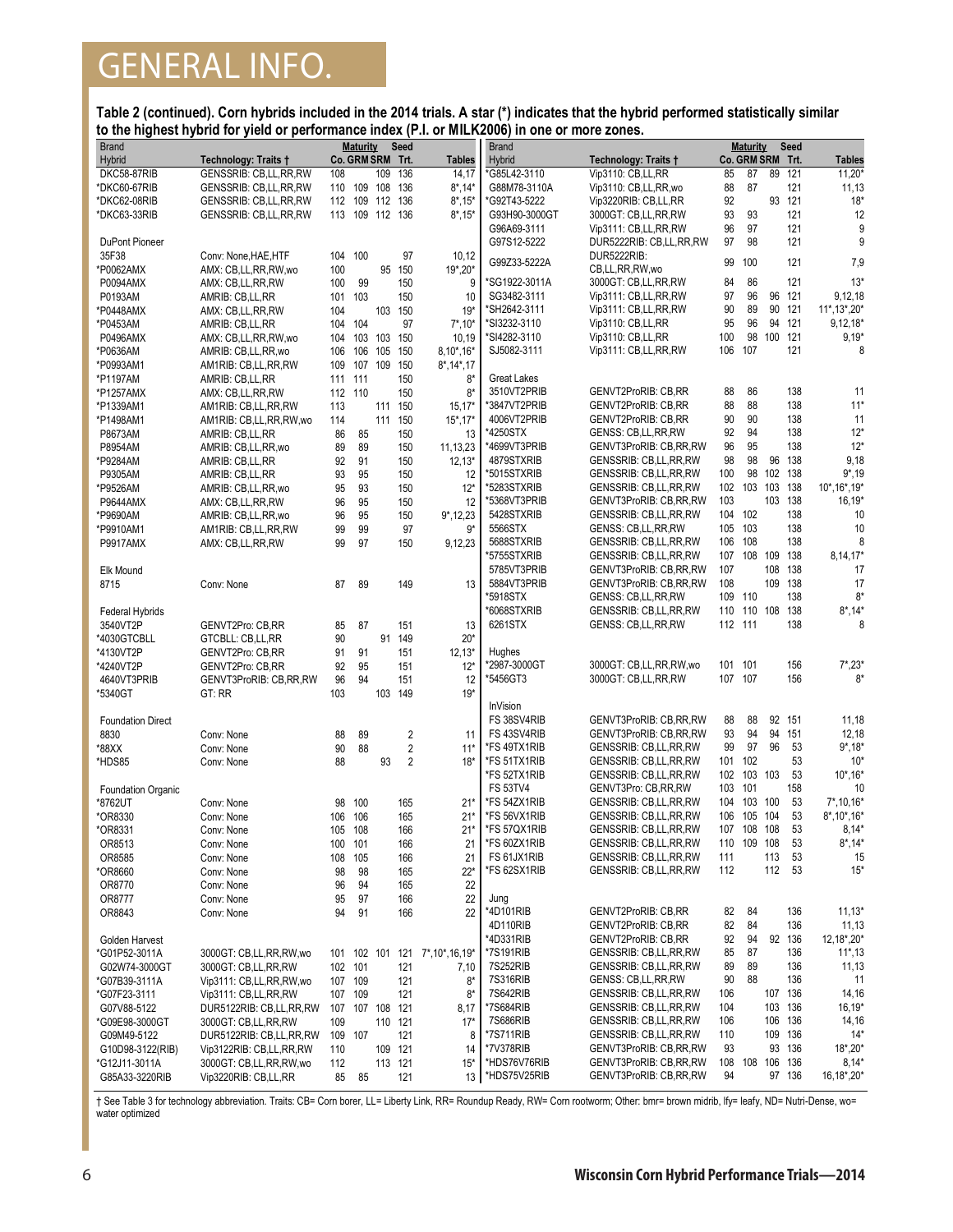**Table 2 (continued). Corn hybrids included in the 2014 trials. A star (\*) indicates that the hybrid performed statistically similar to the highest hybrid for yield or performance index (P.I. or MILK2006) in one or more zones.**

| <b>Brand</b>                         |                                              |          | <b>Maturity</b>       |          | Seed       |                            | <b>Brand</b>                         |                                              |            | <b>Maturity</b>  |            | Seed           |                 |
|--------------------------------------|----------------------------------------------|----------|-----------------------|----------|------------|----------------------------|--------------------------------------|----------------------------------------------|------------|------------------|------------|----------------|-----------------|
| Hybrid                               | Technology: Traits †                         |          | Co. GRM SRM Trt.      |          |            | <b>Tables</b>              | <b>Hybrid</b>                        | Technology: Traits †                         |            | Co. GRM SRM Trt. |            |                | <b>Tables</b>   |
| *HDS76V50RIB                         | GENVT3ProRIB: CB,RR,RW                       | 105      |                       | 105      | 136        | $14^*$ , $16^*$            | *LR9507GTCBLL                        | GTCBLL: CB,LL,RR                             | 107        |                  | 106        | 149            | $17*$           |
|                                      |                                              |          |                       |          |            |                            | *LR9583RR                            | RR <sub>2</sub> : RR                         | 83         | 86               |            | 149            | $13*$           |
| LG Seeds                             |                                              |          |                       |          |            |                            |                                      |                                              |            |                  |            |                |                 |
| LG2501VT3PRIB                        | GENVT3ProRIB: CB,RR,RW                       | 100      | 97                    |          | 53         | 9                          | Masters Choice                       |                                              |            |                  |            |                |                 |
| LG2549VT3PRIB                        | GENVT3ProRIB: CB.RR.RW                       | 109      |                       | 109      | 53         | 14                         | *MC480                               | Conv: None                                   | 87         |                  | 91         | 97             | $18*$           |
| <b>LG5369RR</b>                      | RR <sub>2</sub> : RR                         | 84       | 86                    |          | 53         | 11                         | *MC5250                              | Conv: None                                   | 102        |                  | 103        | 97             | $19*$           |
| LG5408VT2PRIB                        | <b>GENVT2ProRIB: CB,RR</b>                   | 90       | 89<br>94              |          | 53         | 11                         | *MC534                               | Conv: None                                   | 107        |                  | 109        | 97             | $17*$<br>$15*$  |
| <b>LG5415STX</b><br><b>LG5460STX</b> | GENSS: CB,LL,RR,RW<br>GENSS: CB,LL,RR,RW     | 93<br>97 | 97                    | 94<br>95 | 53<br>53   | 12,18<br>9,18              | *MC6470<br><b>MCT3221</b>            | Conv: None<br>GT: RR                         | 114<br>82  |                  | 113<br>89  | 97<br>97       | 18              |
| *LG5470STXRIB                        | GENSSRIB: CB,LL,RR,RW                        | 98       | 98                    | 98       | 53         | $9,16^*$ , 18*             | <b>MCT4054</b>                       | Vip3111: CB,LL,RR,RW                         | 90         |                  | 92         | 97             | 18              |
| *LG5499STXRIB                        | GENSSRIB: CB,LL,RR,RW                        | 100      | 101                   | 103      | 53         | $7^*$ , $9^*$ , $16^*$     | *MCT4211                             | GT: RR                                       | 92         |                  | 90         | 97             | $18*$           |
| LG5518VT2P                           | <b>GENVT2ProRIB: CB,RR</b>                   | 104      | 103                   |          | 53         | $\overline{7}$             | *MCT4564                             | Vip3111: CB,LL,RR,RW                         | 95         |                  | 94         | 97             | $18*$           |
| LG5522VT3PRIB                        | GENVT3ProRIB: CB,RR,RW                       | 103      |                       | 103      | 53         | 16                         | *MCT4884                             | Vip3111: CB,LL,RR,RW                         | 98         |                  | 97         | 97             | $16^*$ , 18 $*$ |
| *LG5523STX                           | GENSS: CB,LL,RR,RW                           | 105      | 103                   | 102      | 53         | $7^*$ , 16 $*$             | *MCT527VIP3111                       | Vip3111: CB,LL,RR,RW                         | 105        |                  | 104        | 97             | $16*$           |
| *LG5541STXRIB                        | GENSSRIB: CB,LL,RR,RW                        | 108 108  |                       |          | 53         | 8*                         | *MCT5375                             | Vip3122RIB: CB,LL,RR,RW                      | 103        |                  | 103        | 97             | $16*$           |
| LG5579VT3PRIB                        | GENVT3ProRIB: CB,RR,RW                       | 109      |                       | 108      | 53         | 17                         | <b>MCT5663</b>                       | 3000GT: CB,LL,RR,RW                          | 106        |                  | 105        | 97             | 16              |
| LG5591STXRIB                         | GENSSRIB: CB,LL,RR,RW                        | 110      |                       | 109      | 53         | 14                         | *MCT6153                             | 3000GT: CB,LL,RR,RW                          | 111        |                  | 112        | 97             | $15*$           |
| *LG5603STX                           | GENSS: CB,LL,RR,RW                           | 111      |                       | 112      | 53         | $15*$                      | <b>MCT6583</b>                       | 3000GT: CB,LL,RR,RW                          | 115        |                  | 113        | 97             | 15              |
| *LG5607VT2PRIB                       | GENVT2ProRIB: CB,RR                          | 111      |                       | 112      | 53         | $15*$                      |                                      |                                              |            |                  |            |                |                 |
| *LG5612STX                           | GENSS: CB,LL,RR,RW                           | 112      |                       | 112      | 53         | $15*$                      | Miller                               |                                              |            |                  |            |                |                 |
| *LG5618STXRIB                        | GENSSRIB: CB,LL,RR,RW                        | 112      |                       | 112      | 53         | $15*$                      | *M01-41BRGA                          | 3000GT: CB,LL,RR,RW,wo                       | 101        | 101 102 101      |            |                | $7^*$ , 19 $*$  |
| *LG5717VT2P                          | GENVT2Pro: CB,RR                             | 117      |                       | 113      | 53         | $15*$                      | *M06-27BR                            | CBLLRW: CB,LL,RW                             | 106        |                  |            | 103 101        | $19*$           |
|                                      |                                              |          |                       |          |            |                            | M27-30BRGV                           | 3000GT: CB,LL,RR,RW                          | 91         | 92               |            | 92 101         | 12,18           |
| Legacy Seeds                         |                                              |          |                       |          |            |                            | M57-51BR                             | CBLLRW: CB,LL,RW                             | 107        |                  |            | 102 101        | 19              |
| *L1943                               | GENVT2ProRIB: CB,RR                          | 82       | 85                    |          | 151        | $13*$                      | *RX93-42                             | GENVT2ProRIB: CB,RR                          | 93         |                  |            | 93 151         | $18*$           |
| L2643(RIB)                           | GENVT2ProRIB: CB,RR                          | 86       | 86                    |          | 151        | 13                         |                                      |                                              |            |                  |            |                |                 |
| *L2813                               | GENVT2ProRIB: CB,RR                          | 87       | 86                    |          | 151        | $13*$                      | Munson                               |                                              |            |                  |            |                |                 |
| *L3011                               | GENVT3Pro: CB,RR,RW                          | 90<br>92 | 87<br>92              |          | 151<br>136 | $13*$<br>$12^*$ , 13*      | 4485-3000GT                          | 3000GT: CB,LL,RR,RW<br>Conv: None            | 84<br>86   | 86<br>89         |            | 153<br>153     | 11<br>11        |
| *L3022<br>*L3043(RIB)                | GENSSRIB: CB,LL,RR,RW<br>GENVT2ProRIB: CB,RR | 92       | 96                    |          | 92 151     | $12,20*$                   | 4690<br>4893-3000GT                  | 3000GT: CB,LL,RR,RW                          | 88         | 88               |            | 153            | 11              |
| L3423                                | GENSSRIB: CB,LL,RR,RW                        | 94       | 95                    |          | 136        | 12                         | 5033-3111                            | Vip3111: CB,LL,RR,RW                         | 90         | 88               |            | 153            | 11              |
| L3612                                | GENVT3Pro: CB,RR,RW                          | 95       | 96                    |          | 151        | 12                         | 5286VT2P                             | GENVT2Pro: CB,RR                             | 92         | 95               |            | 153            | 12              |
| L3813(RIB)                           | GENSSRIB: CB,LL,RR,RW                        | 97       | 96                    |          | 136        | 12                         | 5462SS                               | GENSS: CB,LL,RR,RW                           | 94         | 95               |            | 153            | 12              |
| *L3844                               | GENSS: CB,LL,RR,RW                           | 98       | 96                    |          | 136        | $9^*$ , 12*                | 5581VT3P(RIB)                        | GENVT3ProRIB: CB,RR,RW                       | 95         | 96               |            | 153            | 9,12            |
| L4014                                | GENSS: CB,LL,RR,RW                           | 100      | 98                    |          | 136        | 9                          | 5731VT3P                             | GENVT3Pro: CB,RR,RW                          | 97         | 96               |            | 153            | 9,12            |
| *L4343(RIB)                          | GENSSRIB: CB,LL,RR,RW                        | 101      | 102 102               |          | 136        | $10^*$ , 19                | 5803                                 | Conv: None                                   | 98         | 97               |            | 153            | 9,12            |
| *L4433                               | Vip3111: CB,LL,RR,RW,wo                      | 102      | 102 101               |          | 121        | $10^*$ , 19 $*$            | 5857-3000GT                          | 3000GT: CB,LL,RR,RW                          | 98         | 97               |            | 153            | 9,12            |
| *L5350                               | 3000GT: CB,LL,RR,RW                          | 104      |                       | 106      | 149        | $16*$                      | *6048SS                              | GENSS: CB,LL,RR,RW                           | 100        | 99 102 153       |            |                | $9^*$ , 19*     |
| *L5350-3122EZR                       | Vip3122RIB: CB,LL,RR,RW                      | 104      |                       | 108      | 136        | $14*$                      | *6143-3000GTA                        | 3000GT: CB,LL,RR,RW,wo                       | 101        | 102 101 153      |            |                | $10^*$ , 19*    |
| *L5522(RIB)                          | GENVT3ProRIB: CB,RR,RW                       | 104      | 103                   |          | 151        | $7^*$ , 10                 | 6213SS(RIB)                          | GENSSRIB: CB,LL,RR,RW                        | 102        | 103              |            | 153            | 10              |
| *L5810                               | 3000GT: CB,LL,RR,RW                          | 106      |                       | 104      | 149        | $16*$                      | *6482VT3P                            | GENVT3ProRIB: CB,RR,RW                       | 104        | 103              |            | 153            | $10*$           |
| L5943(RIB)                           | GENSSRIB: CB,LL,RR,RW                        | 106 107  |                       |          | 136        | 8                          | *6488GT                              | GT: RR                                       | 104        |                  |            | 102 153        | $16*$           |
| *L6012(RIB)                          | GENSSRIB: CB,LL,RR,RW                        | 107 108  |                       |          | 136        | $8*$                       | 6496VT3P                             | GENVT3Pro: CB,RR,RW                          | 104        | 103              |            | 153            | 10              |
| *L6913                               | GENSSRIB: CB,LL,RR,RW                        | 108 109  |                       |          | 136        | 8*                         | 6642SS(RIB)                          | GENSSRIB: CB,LL,RR,RW                        | 106        | 105              |            | 153            | 10              |
| *L6943(RIB)                          | GENSSRIB: CB,LL,RR,RW                        | 109 108  |                       |          | 136        | $8*$                       | *6824RR                              | RR <sub>2</sub> : RR                         | 108        |                  |            | 109 153        | $17*$           |
| *L7253                               | 3000GT: CB,LL,RR,RW                          | 112      |                       | 111 149  |            | $15^*$ , 17*               | 6892SS                               | GENSSRIB: CB,LL,RR,RW                        | 108<br>109 | 107              |            | 153<br>110 153 | 10<br>17        |
| <b>Legend Seeds</b>                  |                                              |          |                       |          |            |                            | 6901VT3P                             | GENVT3Pro: CB,RR,RW,ND                       |            |                  |            |                |                 |
| <b>JSC30J286</b>                     | Conv: None                                   | 86       | 89                    |          | 149        | 13                         | Mycogen                              |                                              |            |                  |            |                |                 |
| JSC30J495                            | Conv: None                                   | 95       | 94                    |          | 91 149     | $12,18^{\star},20^{\star}$ | 2A509                                | DASSSRIB: CB,LL,RR,RW                        | 101        | 104              |            | 97             | 10              |
| *JSC30J501                           | Conv: None                                   | 101 102  |                       |          | 97         | $10*$                      | 2A627                                | DASSS: CB,LL,RR,RW                           | 107        | 108              |            | 97             | 8               |
| *JSC30J590                           | Conv: None                                   | 90       | 89                    |          |            | 93 14911*,13*,18*,20*      | 2J238(RIB)                           | DASSSRIB: CB,LL,RR,RW                        | 88         | 89               |            | 97             | 11              |
| JSC30J595                            | Conv: None                                   | 95       | 93                    |          | 97         | 12                         | 2K395                                | DASSSRIB: CB,LL,RR,RW                        | 94         | 96               |            | 97             | 9,12            |
| *JSC40J501RR                         | RR2: RR                                      | 101      | 102                   |          | 149        | $10*$                      | 2P198                                | DASSS: CB,LL,RR,RW                           | 86         | 86               |            | 97             | 11              |
| *JSC40J592VT2PRIB                    | <b>GENVT2ProRIB: CB,RR</b>                   | 92       | 93                    |          | 92 149     | 12*, 18, 20*               | 2R158(RIB)                           | DASSSRIB: CB,LL,RR,RW                        | 83         | 86               |            | 97             | 11              |
| JSC47104-3122                        | Vip3122RIB: CB,LL,RR,RW                      | 104      | 105                   | 104 149  |            | 10,16                      | 2T498(RIB)                           | DASSSRIB: CB,LL,RR,RW                        | 100        | 98               |            | 97             | 9               |
| JSC47J486GTCBLL                      | GTCBLL: CB,LL,RR                             | 86       | 85                    |          | 149        | 11,13                      | 2V357                                | DASSSRIB: CB,LL,RR,RW                        | 93         | 95               |            | 97             | 12              |
| *LNG9500RR                           | RR2: RR, Ify                                 | 100      |                       | 103 149  |            | $19*$                      | *2V489                               | DASSS: CB,LL,RR,RW                           | 99         | 99               |            | 97             | 9*              |
| <b>LNG9505RR</b>                     | RR2: RR, Ify                                 | 105      |                       | 105 149  |            | 16                         | 2V709(RIB)                           | DASSSRIB: CB,LL,RR,RW                        | 106        | 109              |            | 97             | 8               |
| *LNG9595                             | RR2: RR, Ify                                 | 95       |                       | 90       | 149        | $18^*$ , $20^*$            | 2Y189                                | DASSSRIB: CB,LL,RR,RW                        | 85         | 87               |            | 97             | 11              |
| *LR55A89GTCBLL                       | GTCBLL: CB,LL,RR,wo                          | 89       | 88                    |          | 97         | $11^*$ , 13                | 2Y479(RIB)                           | DASSSRIB: CB,LL,RR,RW                        | 98         | 101              |            | 97             | 9               |
| *LR9090-VIP3111                      | Vip3110: CB,LL,RR                            | 90       | 89                    |          | 91 149     | 11, 13, 18*, 20*           | *T12302XR                            | RR2: RR                                      | 94         |                  | 97         | 97             | $16^*$ , $18^*$ |
| LR9300GENSSRIB                       | GENSSRIB: CB,LL,RR,RW                        | 100      | 98                    |          | 149        | 9                          | *TMF2A637                            | DASSSRIB: CB,LL,RR,RW                        | 106        |                  | 106        | 97             | $16*$           |
| LR9402GENSSRIB                       | GENSSRIB: CB,LL,RR,RW                        | 102 103  |                       |          | 149        | 10                         | *TMF2H699                            | DASSS: CB,LL,RR,RW, Ify                      | 110        |                  | 109        | 97             | $17*$           |
| LR9405GENSSRIB                       | GENSSRIB: CB,LL,RR,RW                        | 105      | 105 106 149           |          |            | 10,16                      | *TMF2H706                            | DASSS: CB,LL,RR,RW                           | 109        |                  | 110        | 97             | $17*$           |
| LR9497GENSSRIB<br>*LR94A01GTA        | GENSSRIB: CB,LL,RR,RW<br>GT: RR, wo          | 97       | 97<br>101 102 101 149 |          | 149        | 9,12                       | <b>TMF2H747</b><br>10*,19* *TMF2L538 | DASSS: CB,LL,RR,RW<br>DASSS: CB,LL,RR,RW,Ify | 113<br>101 |                  | 113<br>103 | 97<br>97       | 15<br>$19*$     |
|                                      |                                              |          |                       |          |            |                            |                                      |                                              |            |                  |            |                |                 |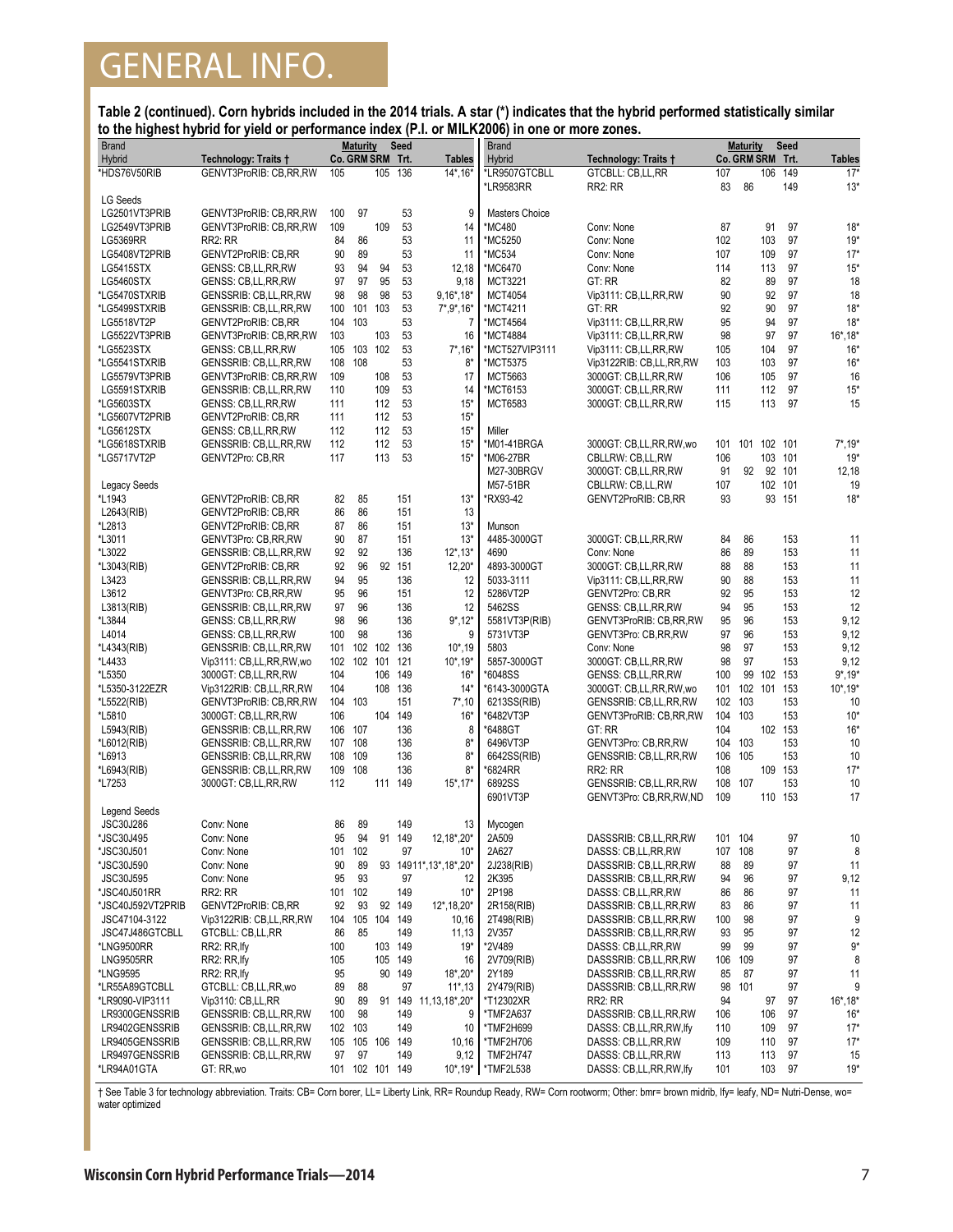#### **Table 2 (continued). Corn hybrids included in the 2014 trials. A star (\*) indicates that the hybrid performed statistically similar to the highest hybrid for yield or performance index (P.I. or MILK2006) in one or more zones.**

| Co. GRM SRM Trt.<br><b>Hybrid</b><br>Co. GRM SRM Trt.<br><b>Hybrid</b><br>Technology: Traits †<br><b>Tables</b><br>Technology: Traits +<br><b>Tables</b><br>RR2HX: CB,LL,RR<br>96<br>95<br>97<br>5Z-0106<br>YGCBHX1LLRR2: CB,LL,RR<br>101<br>102<br>53<br>*TMF2Q413<br>$18*$<br>10<br>85<br>91<br>97<br>$18*$<br>*TMF2R196<br>RR <sub>2</sub> : RR<br>YGCBHX1LLRR2:<br>*5Z-0801<br>108<br>109 110<br>53<br>8,17*,23<br>CB,LL,RR,wo<br>DASSS: CB,LL,RR,RW<br>98<br>95<br>97<br>18<br><b>TMF2R447</b><br>$8*,17*$<br>$17*$<br>*5Z-0906<br>109<br>109<br>110<br>53<br>97<br>YGCBHX1LLRR2: CB,LL,RR<br>*TMF2R720(RIB)<br>DASSSRIB: CB,LL,RR,RW<br>110<br>110<br>*5Z-111<br>111<br>112<br>53<br>$15*$<br>YGCBHX1LLRR2: CB,LL,RR<br>112<br>113<br>97<br>$15*$<br>*TMF2R737<br>DASSS: CB,LL,RR,RW<br>109<br>*5Z-510<br>110<br>53<br>$14*$<br>99<br>99<br>$16^*$ , $18^*$<br>YGCBHX1LLRR2: CB,LL,RR<br>*X12421S2<br>97<br>DASSS: CB,LL,RR,RW<br>YGCBHX1LLRR2:<br>83<br>86<br>97<br>X13116<br>RR2: RR<br>11<br>8,23<br>5Z-707<br>107 106<br>53<br>CB,LL,RR,wo<br>*X13526VX<br>DASSS: CB,LL,RR,RW<br>102<br>102<br>97<br>$7^*$ , 10<br>$15*$<br>*5Z-713<br>YGCBHX1LLRR2: CB,LL,RR<br>113<br>114<br>53<br>X13665VX<br>108<br>109<br>97<br>8<br>DASSS: CB,LL,RR,RW<br>97<br>X14504S2<br>106<br>108<br>8<br>DASSS: CB,LL,RR,RW<br>O'Brien Hybrids<br>OB4094-3122<br>Vip3122: CB,LL,RR,RW<br>94<br>94<br>97<br>12<br>NK Brand<br>3000GT: CB,LL,RR,RW,wo<br>100<br>102<br>97<br>$23*$<br>*OB4100GT3A<br>Vip3110: CB,LL,RR,wo<br>88 121<br>$11,20*$<br>*N19L-3110A<br>85<br>86<br>107<br>97<br>8<br>OB4106GT3<br>3000GT: CB,LL,RR,RW<br>106<br>85<br>85<br>121<br>N20Y-3220<br>Vip3220: CB, LL, RR<br>13<br>9<br>100<br>98<br>97<br>OB5098-3111<br>Vip3111: CB,LL,RR,RW<br>88<br>87<br>121<br>11,13<br>N23M-3110A<br>Vip3110: CB,LL,RR,wo<br>94 121<br>*N29T-3220<br>92<br>$18*$<br>Vip3220RIB: CB,LL,RR<br>Organic<br>93<br>94<br>121<br>12<br>N31H-3000GT<br>3000GT: CB,LL,RR,RW<br>3<br>$21*$<br>*UW Check B<br>Conv: None<br>104<br>103<br>96<br>97<br>121<br>g<br>N36A-3111<br>Vip3111: CB,LL,RR,RW<br>.UW Check B-Hand<br>DUR5222RIB:<br>102<br>3<br>$21*$<br>Conv: None<br>104<br>121<br>N42Z-5222A<br>99<br>100<br>7,9<br>Weed<br>CB,LL,RR,RW,wo<br>$22*$<br>*UW Check C<br>Conv: None<br>89<br>89<br>3<br>*N45P-3011A<br>102 101 121 7*,10*,16*,19*<br>3000GT: CB,LL,RR,RW,wo<br>101<br>UW Check C-Hand<br>102 100<br>121<br>7,10<br>N49W-3000GT<br>3000GT: CB,LL,RR,RW<br>$22*$<br>3<br>Conv: None<br>89<br>89<br>Weed<br>107 109<br>8*<br>*N59B-3111A<br>Vip3111: CB,LL,RR,RW,wo<br>121<br>8<br>107 109<br>121<br>N60F-3111<br>Vip3111: CB,LL,RR,RW<br>PIP<br>108 108 121<br>8,17<br>N61P-5122<br>DUR5122RIB: CB,LL,RR,RW<br>107<br>*3190(VIP3111)<br>Vip3111: CB,LL,RR,RW<br>90<br>89<br>91 101<br>11,13*,20*<br>109 107<br>121<br>8<br>N64M-5122<br>DUR5122RIB: CB,LL,RR,RW<br>3388<br>3000GT: CB,LL,RR,RW<br>88<br>88<br>101<br>13<br>15<br>112<br>112 121<br>N70J-3011A<br>3000GT: CB,LL,RR,RW,wo<br>98<br>4097(Vip3111)<br>Vip3111: CB,LL,RR,RW<br>97<br>101<br>g<br>15<br>114<br>113 121<br>N75H-5122A<br>DUR5222RIB: CB,LL,RR,RW<br>100<br>99 101 101<br>$9^*$ , 19*<br>4400*<br>3000GT: CB,LL,RR,RW<br>121<br>$13*$<br>*SG1922-3011A<br>84<br>86<br>3000GT: CB,LL,RR,RW<br>96<br>4494<br>94<br>101<br>12<br>Vip3111: CB,LL,RR,RW<br>97<br>96<br>95 121<br>9,12,18<br>SG3482-3111<br>Vip3111: CB,LL,RR,RW<br>Conv: None<br>97<br>98<br>101<br>9<br>4497<br>89<br>*SH2642-3111<br>90<br>90 121<br>11*, 13, 20*<br>Vip3111: CB,LL,RR,RW<br>5300<br>Conv: None<br>100<br>97<br>101<br>9<br>95<br>93 121<br>*SI3232-3110<br>95<br>$9,12,18*$<br>Vip3110: CB,LL,RR<br>$7^*$<br>105<br>104<br>101<br>*5405<br>3000GT: CB,LL,RR,RW<br>100<br>101 121<br>$19*$<br>*SI4282-3110<br>Vip3110: CB,LL,RR<br>$16*$<br>*5804<br>104<br>103 101<br>3000GT: CB,LL,RR,RW<br>106<br>107<br>121<br>8<br>SJ5082-3111<br>Vip3111: CB,LL,RR,RW<br>8204<br>GT: RR<br>104<br>102 101<br>19<br>*8306<br>106<br>105 101<br>$16^*$ , 19 $*$<br>Conv: None<br>NuTech<br>110 101<br>*8311<br>GT: RR<br>111<br>$17*$<br>97<br>53<br>$18*$<br>*3A-496<br>GT: RR, Ify<br>96<br>108 101<br>110<br>14<br>8410<br>Vip3111: CB,LL,RR,RW<br>GT: RR, Ify<br>106<br>105<br>53<br>16<br>3A306<br>85<br>86<br>101<br>13<br>X3485<br>GTCBLL: CB,LL,RR<br>90<br>89<br>91<br>53<br>$13^*$ , $20^*$<br>*5B-290<br>GTCBLL: CB,LL,RR<br>X3488<br>88<br>88<br>101<br>13<br>Vip3110: CB,LL,RR<br>53<br>103<br>103<br>$19*$<br>*5N-0302<br>3000GT: CB,LL,RR,RW<br>X3585<br>85<br>85<br>101<br>13<br>3000GT: CB,LL,RR,RW<br>53<br>12,19*<br>101<br>98 102<br>*5N-803<br>3000GT: CB,LL,RR,RW<br>$12*$<br>*X4595<br>95<br>95<br>101<br>GTCBLL: CB,LL,RR<br>53<br>5V-0508<br>Vip3111: CB,LL,RR,RW<br>105<br>104<br>16<br>96<br>99<br>101<br>g<br>X4596<br>3000GT: CB,LL,RR,RW<br>5V-195<br>95<br>94<br>53<br>12,13<br>Vip3111: CB,LL,RR,RW<br>$9,12*$<br>*X4597<br>GT: RR<br>97<br>97<br>101<br>X5304<br>Vip3111: CB,LL,RR,RW<br>104<br>104<br>101<br>7<br>NuTech/G2 Genetics<br>104<br>105<br>$\overline{7}$<br>X5404<br>Vip3111: CB,LL,RR,RW<br>101<br>5D-109<br>AMX: CB,LL,RR,RW<br>109<br>108<br>53<br>8<br>$7^*$<br>105<br>106<br>101<br>*X5505<br>Vip3111: CB,LL,RR,RW<br>*5D-198AMX<br>98<br>98<br>53<br>$7^*$ , 12<br>AMX: CB,LL,RR,RW<br>109<br>14<br>X8509<br>3000GT: CB,LL,RR,RW<br>109 101<br>8,23<br>5F-008<br>108 109<br>53<br>AMRIB: CB,LL,RR,wo<br>*5F-091<br>AMRIB: CB,LL,RR<br>91<br>90<br>53<br>$13*$<br>PiP/Steyer<br>53<br>$9^*$ , 12 $^*$ , 18 $^*$<br>*5F-198<br>AMRIB: CB,LL,RR<br>98<br>96<br>95<br>RR2: RR<br>92<br>13<br>4292<br>89<br>101<br>98<br>$9,23*$<br>*5F-200<br>AMRIB: CB,LL,RR,wo<br>100<br>53<br>4298<br>98<br>99<br>9<br>GENSSRIB: CB,LL,RR,RW<br>101<br>53<br>*5F-295<br>YGCBHX1LLRR2: CB,LL,RR<br>95<br>93<br>$12*$<br>95<br>12<br>4392<br>92<br>101<br>GENVT3Pro: CB,RR,RW<br>99<br>98<br>*5F-399<br>53<br>$9*18$<br>96<br>AMRIB: CB,LL,RR<br>5202<br>102<br>103<br>GENVT3Pro: CB,RR,RW<br>101<br>7<br>112<br>113<br>53<br>15<br>5F-612<br>AMRIB: CB,LL,RR<br>8<br>GENSS: CB,LL,RR,RW<br>106<br>107<br>101<br>5506<br>*5F-709<br>109<br>109<br>53<br>$8,23*$<br>AMRIB: CB,LL,RR,wo<br><b>GENSS: CB,LL,RR,RW</b><br>103<br>103 101<br>19<br>X8303<br>5F-805<br>105 105<br>53<br>7,10<br>AMRIB: CB,LL,RR<br>*5F-811<br>111<br>111<br>53<br>$15*$<br>AMRIB: CB,LL,RR<br>Pilgrim<br>99<br>5H-399<br>99<br>53<br>g<br>RR2HX: CB,LL,RR<br>3000GT: CB,LL,RR,RW<br>89 102<br>$13,20*$<br>*8301-3000GT<br>83<br>84<br>102 102 103<br>*5H-502<br>RR2HX: CB,LL,RR<br>53<br>$10^*$ , 19<br>YGCB.HXX.LL.RR2:<br>*5H-806<br>105 103<br>RR2HX: CB,LL,RR<br>106<br>53<br>$8^*$ , 10 $*$ , 19<br>8599<br>149<br>13<br>85<br>85<br>CB,LL,RR,RW<br>*5H-905<br>105<br>103<br>$7,10*$<br>RR2HX: CB,LL,RR<br>53<br>*5L-802<br>102<br>104 103<br>$10^*$ , 19 $*$<br>AMXT: CB,LL,RR,RW<br>53<br>Power Plus<br>98<br>95<br>*5X-698<br>RR2HXT: CB,LL,RR,RW,wo<br>53<br>$12^*$ , $23^*$<br>102<br>101<br>$\overline{7}$<br>1M45AMRW-R<br>AMRWRIB: RR, RW<br>156<br>90<br>*5X-894<br>RR2HXT: CB,LL,RR,RW<br>94<br>53<br>$12,13*$<br>105 108 156<br>*2V56AMX<br>AMX: CB,LL,RR,RW,wo<br>105<br>$7^*$ , 14 $*$<br>YGCB, HXX, LL, RR2:<br>*5Y-196<br>96<br>94<br>95<br>53<br>$12^*$ , 18 $*$<br>*4G46AMX<br>108<br>AMX: CB,LL,RR,RW<br>108<br>156<br>8*<br>CB,LL,RR,RW<br>*4J95AMX<br>110 109 156<br>$8^*$ , 14<br>AMX: CB,LL,RR,RW,wo<br>109<br>*5Z-002<br>53<br>$10^*$ , $19^*$<br>YGCBHX1LLRR2: CB,LL,RR<br>102 102 102 | <b>Brand</b> |  | <b>Maturity</b> | Seed | <b>Brand</b> |  | <b>Maturity</b> | Seed |  |
|----------------------------------------------------------------------------------------------------------------------------------------------------------------------------------------------------------------------------------------------------------------------------------------------------------------------------------------------------------------------------------------------------------------------------------------------------------------------------------------------------------------------------------------------------------------------------------------------------------------------------------------------------------------------------------------------------------------------------------------------------------------------------------------------------------------------------------------------------------------------------------------------------------------------------------------------------------------------------------------------------------------------------------------------------------------------------------------------------------------------------------------------------------------------------------------------------------------------------------------------------------------------------------------------------------------------------------------------------------------------------------------------------------------------------------------------------------------------------------------------------------------------------------------------------------------------------------------------------------------------------------------------------------------------------------------------------------------------------------------------------------------------------------------------------------------------------------------------------------------------------------------------------------------------------------------------------------------------------------------------------------------------------------------------------------------------------------------------------------------------------------------------------------------------------------------------------------------------------------------------------------------------------------------------------------------------------------------------------------------------------------------------------------------------------------------------------------------------------------------------------------------------------------------------------------------------------------------------------------------------------------------------------------------------------------------------------------------------------------------------------------------------------------------------------------------------------------------------------------------------------------------------------------------------------------------------------------------------------------------------------------------------------------------------------------------------------------------------------------------------------------------------------------------------------------------------------------------------------------------------------------------------------------------------------------------------------------------------------------------------------------------------------------------------------------------------------------------------------------------------------------------------------------------------------------------------------------------------------------------------------------------------------------------------------------------------------------------------------------------------------------------------------------------------------------------------------------------------------------------------------------------------------------------------------------------------------------------------------------------------------------------------------------------------------------------------------------------------------------------------------------------------------------------------------------------------------------------------------------------------------------------------------------------------------------------------------------------------------------------------------------------------------------------------------------------------------------------------------------------------------------------------------------------------------------------------------------------------------------------------------------------------------------------------------------------------------------------------------------------------------------------------------------------------------------------------------------------------------------------------------------------------------------------------------------------------------------------------------------------------------------------------------------------------------------------------------------------------------------------------------------------------------------------------------------------------------------------------------------------------------------------------------------------------------------------------------------------------------------------------------------------------------------------------------------------------------------------------------------------------------------------------------------------------------------------------------------------------------------------------------------------------------------------------------------------------------------------------------------------------------------------------------------------------------------------------------------------------------------------------------------------------------------------------------------------------------------------------------------------------------------------------------------------------------------------------------------------------------------------------------------------------------------------------------------------------------------------------------------------------------------------------------------------------------------------------------------------------------------------------------------------------------------------------------------------------------------------------------------------------------------------------------------------------------------------------------------------------------------------------------------------------------------------------------------------------------------------------------------------------------------------------------------------------------------------------------------------------------------------------------------------------------------------------------------------------------------------------------------------------------------------------------------------------------------------------------------------------------------------------------------------------------------------------------------------------------------------------------------------------------------------------------------------------------------------------------------------------------------------------------------------------------------------------------------------------------------------------------------|--------------|--|-----------------|------|--------------|--|-----------------|------|--|
|                                                                                                                                                                                                                                                                                                                                                                                                                                                                                                                                                                                                                                                                                                                                                                                                                                                                                                                                                                                                                                                                                                                                                                                                                                                                                                                                                                                                                                                                                                                                                                                                                                                                                                                                                                                                                                                                                                                                                                                                                                                                                                                                                                                                                                                                                                                                                                                                                                                                                                                                                                                                                                                                                                                                                                                                                                                                                                                                                                                                                                                                                                                                                                                                                                                                                                                                                                                                                                                                                                                                                                                                                                                                                                                                                                                                                                                                                                                                                                                                                                                                                                                                                                                                                                                                                                                                                                                                                                                                                                                                                                                                                                                                                                                                                                                                                                                                                                                                                                                                                                                                                                                                                                                                                                                                                                                                                                                                                                                                                                                                                                                                                                                                                                                                                                                                                                                                                                                                                                                                                                                                                                                                                                                                                                                                                                                                                                                                                                                                                                                                                                                                                                                                                                                                                                                                                                                                                                                                                                                                                                                                                                                                                                                                                                                                                                                                                                                                                                                                                  |              |  |                 |      |              |  |                 |      |  |
|                                                                                                                                                                                                                                                                                                                                                                                                                                                                                                                                                                                                                                                                                                                                                                                                                                                                                                                                                                                                                                                                                                                                                                                                                                                                                                                                                                                                                                                                                                                                                                                                                                                                                                                                                                                                                                                                                                                                                                                                                                                                                                                                                                                                                                                                                                                                                                                                                                                                                                                                                                                                                                                                                                                                                                                                                                                                                                                                                                                                                                                                                                                                                                                                                                                                                                                                                                                                                                                                                                                                                                                                                                                                                                                                                                                                                                                                                                                                                                                                                                                                                                                                                                                                                                                                                                                                                                                                                                                                                                                                                                                                                                                                                                                                                                                                                                                                                                                                                                                                                                                                                                                                                                                                                                                                                                                                                                                                                                                                                                                                                                                                                                                                                                                                                                                                                                                                                                                                                                                                                                                                                                                                                                                                                                                                                                                                                                                                                                                                                                                                                                                                                                                                                                                                                                                                                                                                                                                                                                                                                                                                                                                                                                                                                                                                                                                                                                                                                                                                                  |              |  |                 |      |              |  |                 |      |  |
|                                                                                                                                                                                                                                                                                                                                                                                                                                                                                                                                                                                                                                                                                                                                                                                                                                                                                                                                                                                                                                                                                                                                                                                                                                                                                                                                                                                                                                                                                                                                                                                                                                                                                                                                                                                                                                                                                                                                                                                                                                                                                                                                                                                                                                                                                                                                                                                                                                                                                                                                                                                                                                                                                                                                                                                                                                                                                                                                                                                                                                                                                                                                                                                                                                                                                                                                                                                                                                                                                                                                                                                                                                                                                                                                                                                                                                                                                                                                                                                                                                                                                                                                                                                                                                                                                                                                                                                                                                                                                                                                                                                                                                                                                                                                                                                                                                                                                                                                                                                                                                                                                                                                                                                                                                                                                                                                                                                                                                                                                                                                                                                                                                                                                                                                                                                                                                                                                                                                                                                                                                                                                                                                                                                                                                                                                                                                                                                                                                                                                                                                                                                                                                                                                                                                                                                                                                                                                                                                                                                                                                                                                                                                                                                                                                                                                                                                                                                                                                                                                  |              |  |                 |      |              |  |                 |      |  |
|                                                                                                                                                                                                                                                                                                                                                                                                                                                                                                                                                                                                                                                                                                                                                                                                                                                                                                                                                                                                                                                                                                                                                                                                                                                                                                                                                                                                                                                                                                                                                                                                                                                                                                                                                                                                                                                                                                                                                                                                                                                                                                                                                                                                                                                                                                                                                                                                                                                                                                                                                                                                                                                                                                                                                                                                                                                                                                                                                                                                                                                                                                                                                                                                                                                                                                                                                                                                                                                                                                                                                                                                                                                                                                                                                                                                                                                                                                                                                                                                                                                                                                                                                                                                                                                                                                                                                                                                                                                                                                                                                                                                                                                                                                                                                                                                                                                                                                                                                                                                                                                                                                                                                                                                                                                                                                                                                                                                                                                                                                                                                                                                                                                                                                                                                                                                                                                                                                                                                                                                                                                                                                                                                                                                                                                                                                                                                                                                                                                                                                                                                                                                                                                                                                                                                                                                                                                                                                                                                                                                                                                                                                                                                                                                                                                                                                                                                                                                                                                                                  |              |  |                 |      |              |  |                 |      |  |
|                                                                                                                                                                                                                                                                                                                                                                                                                                                                                                                                                                                                                                                                                                                                                                                                                                                                                                                                                                                                                                                                                                                                                                                                                                                                                                                                                                                                                                                                                                                                                                                                                                                                                                                                                                                                                                                                                                                                                                                                                                                                                                                                                                                                                                                                                                                                                                                                                                                                                                                                                                                                                                                                                                                                                                                                                                                                                                                                                                                                                                                                                                                                                                                                                                                                                                                                                                                                                                                                                                                                                                                                                                                                                                                                                                                                                                                                                                                                                                                                                                                                                                                                                                                                                                                                                                                                                                                                                                                                                                                                                                                                                                                                                                                                                                                                                                                                                                                                                                                                                                                                                                                                                                                                                                                                                                                                                                                                                                                                                                                                                                                                                                                                                                                                                                                                                                                                                                                                                                                                                                                                                                                                                                                                                                                                                                                                                                                                                                                                                                                                                                                                                                                                                                                                                                                                                                                                                                                                                                                                                                                                                                                                                                                                                                                                                                                                                                                                                                                                                  |              |  |                 |      |              |  |                 |      |  |
|                                                                                                                                                                                                                                                                                                                                                                                                                                                                                                                                                                                                                                                                                                                                                                                                                                                                                                                                                                                                                                                                                                                                                                                                                                                                                                                                                                                                                                                                                                                                                                                                                                                                                                                                                                                                                                                                                                                                                                                                                                                                                                                                                                                                                                                                                                                                                                                                                                                                                                                                                                                                                                                                                                                                                                                                                                                                                                                                                                                                                                                                                                                                                                                                                                                                                                                                                                                                                                                                                                                                                                                                                                                                                                                                                                                                                                                                                                                                                                                                                                                                                                                                                                                                                                                                                                                                                                                                                                                                                                                                                                                                                                                                                                                                                                                                                                                                                                                                                                                                                                                                                                                                                                                                                                                                                                                                                                                                                                                                                                                                                                                                                                                                                                                                                                                                                                                                                                                                                                                                                                                                                                                                                                                                                                                                                                                                                                                                                                                                                                                                                                                                                                                                                                                                                                                                                                                                                                                                                                                                                                                                                                                                                                                                                                                                                                                                                                                                                                                                                  |              |  |                 |      |              |  |                 |      |  |
|                                                                                                                                                                                                                                                                                                                                                                                                                                                                                                                                                                                                                                                                                                                                                                                                                                                                                                                                                                                                                                                                                                                                                                                                                                                                                                                                                                                                                                                                                                                                                                                                                                                                                                                                                                                                                                                                                                                                                                                                                                                                                                                                                                                                                                                                                                                                                                                                                                                                                                                                                                                                                                                                                                                                                                                                                                                                                                                                                                                                                                                                                                                                                                                                                                                                                                                                                                                                                                                                                                                                                                                                                                                                                                                                                                                                                                                                                                                                                                                                                                                                                                                                                                                                                                                                                                                                                                                                                                                                                                                                                                                                                                                                                                                                                                                                                                                                                                                                                                                                                                                                                                                                                                                                                                                                                                                                                                                                                                                                                                                                                                                                                                                                                                                                                                                                                                                                                                                                                                                                                                                                                                                                                                                                                                                                                                                                                                                                                                                                                                                                                                                                                                                                                                                                                                                                                                                                                                                                                                                                                                                                                                                                                                                                                                                                                                                                                                                                                                                                                  |              |  |                 |      |              |  |                 |      |  |
|                                                                                                                                                                                                                                                                                                                                                                                                                                                                                                                                                                                                                                                                                                                                                                                                                                                                                                                                                                                                                                                                                                                                                                                                                                                                                                                                                                                                                                                                                                                                                                                                                                                                                                                                                                                                                                                                                                                                                                                                                                                                                                                                                                                                                                                                                                                                                                                                                                                                                                                                                                                                                                                                                                                                                                                                                                                                                                                                                                                                                                                                                                                                                                                                                                                                                                                                                                                                                                                                                                                                                                                                                                                                                                                                                                                                                                                                                                                                                                                                                                                                                                                                                                                                                                                                                                                                                                                                                                                                                                                                                                                                                                                                                                                                                                                                                                                                                                                                                                                                                                                                                                                                                                                                                                                                                                                                                                                                                                                                                                                                                                                                                                                                                                                                                                                                                                                                                                                                                                                                                                                                                                                                                                                                                                                                                                                                                                                                                                                                                                                                                                                                                                                                                                                                                                                                                                                                                                                                                                                                                                                                                                                                                                                                                                                                                                                                                                                                                                                                                  |              |  |                 |      |              |  |                 |      |  |
|                                                                                                                                                                                                                                                                                                                                                                                                                                                                                                                                                                                                                                                                                                                                                                                                                                                                                                                                                                                                                                                                                                                                                                                                                                                                                                                                                                                                                                                                                                                                                                                                                                                                                                                                                                                                                                                                                                                                                                                                                                                                                                                                                                                                                                                                                                                                                                                                                                                                                                                                                                                                                                                                                                                                                                                                                                                                                                                                                                                                                                                                                                                                                                                                                                                                                                                                                                                                                                                                                                                                                                                                                                                                                                                                                                                                                                                                                                                                                                                                                                                                                                                                                                                                                                                                                                                                                                                                                                                                                                                                                                                                                                                                                                                                                                                                                                                                                                                                                                                                                                                                                                                                                                                                                                                                                                                                                                                                                                                                                                                                                                                                                                                                                                                                                                                                                                                                                                                                                                                                                                                                                                                                                                                                                                                                                                                                                                                                                                                                                                                                                                                                                                                                                                                                                                                                                                                                                                                                                                                                                                                                                                                                                                                                                                                                                                                                                                                                                                                                                  |              |  |                 |      |              |  |                 |      |  |
|                                                                                                                                                                                                                                                                                                                                                                                                                                                                                                                                                                                                                                                                                                                                                                                                                                                                                                                                                                                                                                                                                                                                                                                                                                                                                                                                                                                                                                                                                                                                                                                                                                                                                                                                                                                                                                                                                                                                                                                                                                                                                                                                                                                                                                                                                                                                                                                                                                                                                                                                                                                                                                                                                                                                                                                                                                                                                                                                                                                                                                                                                                                                                                                                                                                                                                                                                                                                                                                                                                                                                                                                                                                                                                                                                                                                                                                                                                                                                                                                                                                                                                                                                                                                                                                                                                                                                                                                                                                                                                                                                                                                                                                                                                                                                                                                                                                                                                                                                                                                                                                                                                                                                                                                                                                                                                                                                                                                                                                                                                                                                                                                                                                                                                                                                                                                                                                                                                                                                                                                                                                                                                                                                                                                                                                                                                                                                                                                                                                                                                                                                                                                                                                                                                                                                                                                                                                                                                                                                                                                                                                                                                                                                                                                                                                                                                                                                                                                                                                                                  |              |  |                 |      |              |  |                 |      |  |
|                                                                                                                                                                                                                                                                                                                                                                                                                                                                                                                                                                                                                                                                                                                                                                                                                                                                                                                                                                                                                                                                                                                                                                                                                                                                                                                                                                                                                                                                                                                                                                                                                                                                                                                                                                                                                                                                                                                                                                                                                                                                                                                                                                                                                                                                                                                                                                                                                                                                                                                                                                                                                                                                                                                                                                                                                                                                                                                                                                                                                                                                                                                                                                                                                                                                                                                                                                                                                                                                                                                                                                                                                                                                                                                                                                                                                                                                                                                                                                                                                                                                                                                                                                                                                                                                                                                                                                                                                                                                                                                                                                                                                                                                                                                                                                                                                                                                                                                                                                                                                                                                                                                                                                                                                                                                                                                                                                                                                                                                                                                                                                                                                                                                                                                                                                                                                                                                                                                                                                                                                                                                                                                                                                                                                                                                                                                                                                                                                                                                                                                                                                                                                                                                                                                                                                                                                                                                                                                                                                                                                                                                                                                                                                                                                                                                                                                                                                                                                                                                                  |              |  |                 |      |              |  |                 |      |  |
|                                                                                                                                                                                                                                                                                                                                                                                                                                                                                                                                                                                                                                                                                                                                                                                                                                                                                                                                                                                                                                                                                                                                                                                                                                                                                                                                                                                                                                                                                                                                                                                                                                                                                                                                                                                                                                                                                                                                                                                                                                                                                                                                                                                                                                                                                                                                                                                                                                                                                                                                                                                                                                                                                                                                                                                                                                                                                                                                                                                                                                                                                                                                                                                                                                                                                                                                                                                                                                                                                                                                                                                                                                                                                                                                                                                                                                                                                                                                                                                                                                                                                                                                                                                                                                                                                                                                                                                                                                                                                                                                                                                                                                                                                                                                                                                                                                                                                                                                                                                                                                                                                                                                                                                                                                                                                                                                                                                                                                                                                                                                                                                                                                                                                                                                                                                                                                                                                                                                                                                                                                                                                                                                                                                                                                                                                                                                                                                                                                                                                                                                                                                                                                                                                                                                                                                                                                                                                                                                                                                                                                                                                                                                                                                                                                                                                                                                                                                                                                                                                  |              |  |                 |      |              |  |                 |      |  |
|                                                                                                                                                                                                                                                                                                                                                                                                                                                                                                                                                                                                                                                                                                                                                                                                                                                                                                                                                                                                                                                                                                                                                                                                                                                                                                                                                                                                                                                                                                                                                                                                                                                                                                                                                                                                                                                                                                                                                                                                                                                                                                                                                                                                                                                                                                                                                                                                                                                                                                                                                                                                                                                                                                                                                                                                                                                                                                                                                                                                                                                                                                                                                                                                                                                                                                                                                                                                                                                                                                                                                                                                                                                                                                                                                                                                                                                                                                                                                                                                                                                                                                                                                                                                                                                                                                                                                                                                                                                                                                                                                                                                                                                                                                                                                                                                                                                                                                                                                                                                                                                                                                                                                                                                                                                                                                                                                                                                                                                                                                                                                                                                                                                                                                                                                                                                                                                                                                                                                                                                                                                                                                                                                                                                                                                                                                                                                                                                                                                                                                                                                                                                                                                                                                                                                                                                                                                                                                                                                                                                                                                                                                                                                                                                                                                                                                                                                                                                                                                                                  |              |  |                 |      |              |  |                 |      |  |
|                                                                                                                                                                                                                                                                                                                                                                                                                                                                                                                                                                                                                                                                                                                                                                                                                                                                                                                                                                                                                                                                                                                                                                                                                                                                                                                                                                                                                                                                                                                                                                                                                                                                                                                                                                                                                                                                                                                                                                                                                                                                                                                                                                                                                                                                                                                                                                                                                                                                                                                                                                                                                                                                                                                                                                                                                                                                                                                                                                                                                                                                                                                                                                                                                                                                                                                                                                                                                                                                                                                                                                                                                                                                                                                                                                                                                                                                                                                                                                                                                                                                                                                                                                                                                                                                                                                                                                                                                                                                                                                                                                                                                                                                                                                                                                                                                                                                                                                                                                                                                                                                                                                                                                                                                                                                                                                                                                                                                                                                                                                                                                                                                                                                                                                                                                                                                                                                                                                                                                                                                                                                                                                                                                                                                                                                                                                                                                                                                                                                                                                                                                                                                                                                                                                                                                                                                                                                                                                                                                                                                                                                                                                                                                                                                                                                                                                                                                                                                                                                                  |              |  |                 |      |              |  |                 |      |  |
|                                                                                                                                                                                                                                                                                                                                                                                                                                                                                                                                                                                                                                                                                                                                                                                                                                                                                                                                                                                                                                                                                                                                                                                                                                                                                                                                                                                                                                                                                                                                                                                                                                                                                                                                                                                                                                                                                                                                                                                                                                                                                                                                                                                                                                                                                                                                                                                                                                                                                                                                                                                                                                                                                                                                                                                                                                                                                                                                                                                                                                                                                                                                                                                                                                                                                                                                                                                                                                                                                                                                                                                                                                                                                                                                                                                                                                                                                                                                                                                                                                                                                                                                                                                                                                                                                                                                                                                                                                                                                                                                                                                                                                                                                                                                                                                                                                                                                                                                                                                                                                                                                                                                                                                                                                                                                                                                                                                                                                                                                                                                                                                                                                                                                                                                                                                                                                                                                                                                                                                                                                                                                                                                                                                                                                                                                                                                                                                                                                                                                                                                                                                                                                                                                                                                                                                                                                                                                                                                                                                                                                                                                                                                                                                                                                                                                                                                                                                                                                                                                  |              |  |                 |      |              |  |                 |      |  |
|                                                                                                                                                                                                                                                                                                                                                                                                                                                                                                                                                                                                                                                                                                                                                                                                                                                                                                                                                                                                                                                                                                                                                                                                                                                                                                                                                                                                                                                                                                                                                                                                                                                                                                                                                                                                                                                                                                                                                                                                                                                                                                                                                                                                                                                                                                                                                                                                                                                                                                                                                                                                                                                                                                                                                                                                                                                                                                                                                                                                                                                                                                                                                                                                                                                                                                                                                                                                                                                                                                                                                                                                                                                                                                                                                                                                                                                                                                                                                                                                                                                                                                                                                                                                                                                                                                                                                                                                                                                                                                                                                                                                                                                                                                                                                                                                                                                                                                                                                                                                                                                                                                                                                                                                                                                                                                                                                                                                                                                                                                                                                                                                                                                                                                                                                                                                                                                                                                                                                                                                                                                                                                                                                                                                                                                                                                                                                                                                                                                                                                                                                                                                                                                                                                                                                                                                                                                                                                                                                                                                                                                                                                                                                                                                                                                                                                                                                                                                                                                                                  |              |  |                 |      |              |  |                 |      |  |
|                                                                                                                                                                                                                                                                                                                                                                                                                                                                                                                                                                                                                                                                                                                                                                                                                                                                                                                                                                                                                                                                                                                                                                                                                                                                                                                                                                                                                                                                                                                                                                                                                                                                                                                                                                                                                                                                                                                                                                                                                                                                                                                                                                                                                                                                                                                                                                                                                                                                                                                                                                                                                                                                                                                                                                                                                                                                                                                                                                                                                                                                                                                                                                                                                                                                                                                                                                                                                                                                                                                                                                                                                                                                                                                                                                                                                                                                                                                                                                                                                                                                                                                                                                                                                                                                                                                                                                                                                                                                                                                                                                                                                                                                                                                                                                                                                                                                                                                                                                                                                                                                                                                                                                                                                                                                                                                                                                                                                                                                                                                                                                                                                                                                                                                                                                                                                                                                                                                                                                                                                                                                                                                                                                                                                                                                                                                                                                                                                                                                                                                                                                                                                                                                                                                                                                                                                                                                                                                                                                                                                                                                                                                                                                                                                                                                                                                                                                                                                                                                                  |              |  |                 |      |              |  |                 |      |  |
|                                                                                                                                                                                                                                                                                                                                                                                                                                                                                                                                                                                                                                                                                                                                                                                                                                                                                                                                                                                                                                                                                                                                                                                                                                                                                                                                                                                                                                                                                                                                                                                                                                                                                                                                                                                                                                                                                                                                                                                                                                                                                                                                                                                                                                                                                                                                                                                                                                                                                                                                                                                                                                                                                                                                                                                                                                                                                                                                                                                                                                                                                                                                                                                                                                                                                                                                                                                                                                                                                                                                                                                                                                                                                                                                                                                                                                                                                                                                                                                                                                                                                                                                                                                                                                                                                                                                                                                                                                                                                                                                                                                                                                                                                                                                                                                                                                                                                                                                                                                                                                                                                                                                                                                                                                                                                                                                                                                                                                                                                                                                                                                                                                                                                                                                                                                                                                                                                                                                                                                                                                                                                                                                                                                                                                                                                                                                                                                                                                                                                                                                                                                                                                                                                                                                                                                                                                                                                                                                                                                                                                                                                                                                                                                                                                                                                                                                                                                                                                                                                  |              |  |                 |      |              |  |                 |      |  |
|                                                                                                                                                                                                                                                                                                                                                                                                                                                                                                                                                                                                                                                                                                                                                                                                                                                                                                                                                                                                                                                                                                                                                                                                                                                                                                                                                                                                                                                                                                                                                                                                                                                                                                                                                                                                                                                                                                                                                                                                                                                                                                                                                                                                                                                                                                                                                                                                                                                                                                                                                                                                                                                                                                                                                                                                                                                                                                                                                                                                                                                                                                                                                                                                                                                                                                                                                                                                                                                                                                                                                                                                                                                                                                                                                                                                                                                                                                                                                                                                                                                                                                                                                                                                                                                                                                                                                                                                                                                                                                                                                                                                                                                                                                                                                                                                                                                                                                                                                                                                                                                                                                                                                                                                                                                                                                                                                                                                                                                                                                                                                                                                                                                                                                                                                                                                                                                                                                                                                                                                                                                                                                                                                                                                                                                                                                                                                                                                                                                                                                                                                                                                                                                                                                                                                                                                                                                                                                                                                                                                                                                                                                                                                                                                                                                                                                                                                                                                                                                                                  |              |  |                 |      |              |  |                 |      |  |
|                                                                                                                                                                                                                                                                                                                                                                                                                                                                                                                                                                                                                                                                                                                                                                                                                                                                                                                                                                                                                                                                                                                                                                                                                                                                                                                                                                                                                                                                                                                                                                                                                                                                                                                                                                                                                                                                                                                                                                                                                                                                                                                                                                                                                                                                                                                                                                                                                                                                                                                                                                                                                                                                                                                                                                                                                                                                                                                                                                                                                                                                                                                                                                                                                                                                                                                                                                                                                                                                                                                                                                                                                                                                                                                                                                                                                                                                                                                                                                                                                                                                                                                                                                                                                                                                                                                                                                                                                                                                                                                                                                                                                                                                                                                                                                                                                                                                                                                                                                                                                                                                                                                                                                                                                                                                                                                                                                                                                                                                                                                                                                                                                                                                                                                                                                                                                                                                                                                                                                                                                                                                                                                                                                                                                                                                                                                                                                                                                                                                                                                                                                                                                                                                                                                                                                                                                                                                                                                                                                                                                                                                                                                                                                                                                                                                                                                                                                                                                                                                                  |              |  |                 |      |              |  |                 |      |  |
|                                                                                                                                                                                                                                                                                                                                                                                                                                                                                                                                                                                                                                                                                                                                                                                                                                                                                                                                                                                                                                                                                                                                                                                                                                                                                                                                                                                                                                                                                                                                                                                                                                                                                                                                                                                                                                                                                                                                                                                                                                                                                                                                                                                                                                                                                                                                                                                                                                                                                                                                                                                                                                                                                                                                                                                                                                                                                                                                                                                                                                                                                                                                                                                                                                                                                                                                                                                                                                                                                                                                                                                                                                                                                                                                                                                                                                                                                                                                                                                                                                                                                                                                                                                                                                                                                                                                                                                                                                                                                                                                                                                                                                                                                                                                                                                                                                                                                                                                                                                                                                                                                                                                                                                                                                                                                                                                                                                                                                                                                                                                                                                                                                                                                                                                                                                                                                                                                                                                                                                                                                                                                                                                                                                                                                                                                                                                                                                                                                                                                                                                                                                                                                                                                                                                                                                                                                                                                                                                                                                                                                                                                                                                                                                                                                                                                                                                                                                                                                                                                  |              |  |                 |      |              |  |                 |      |  |
|                                                                                                                                                                                                                                                                                                                                                                                                                                                                                                                                                                                                                                                                                                                                                                                                                                                                                                                                                                                                                                                                                                                                                                                                                                                                                                                                                                                                                                                                                                                                                                                                                                                                                                                                                                                                                                                                                                                                                                                                                                                                                                                                                                                                                                                                                                                                                                                                                                                                                                                                                                                                                                                                                                                                                                                                                                                                                                                                                                                                                                                                                                                                                                                                                                                                                                                                                                                                                                                                                                                                                                                                                                                                                                                                                                                                                                                                                                                                                                                                                                                                                                                                                                                                                                                                                                                                                                                                                                                                                                                                                                                                                                                                                                                                                                                                                                                                                                                                                                                                                                                                                                                                                                                                                                                                                                                                                                                                                                                                                                                                                                                                                                                                                                                                                                                                                                                                                                                                                                                                                                                                                                                                                                                                                                                                                                                                                                                                                                                                                                                                                                                                                                                                                                                                                                                                                                                                                                                                                                                                                                                                                                                                                                                                                                                                                                                                                                                                                                                                                  |              |  |                 |      |              |  |                 |      |  |
|                                                                                                                                                                                                                                                                                                                                                                                                                                                                                                                                                                                                                                                                                                                                                                                                                                                                                                                                                                                                                                                                                                                                                                                                                                                                                                                                                                                                                                                                                                                                                                                                                                                                                                                                                                                                                                                                                                                                                                                                                                                                                                                                                                                                                                                                                                                                                                                                                                                                                                                                                                                                                                                                                                                                                                                                                                                                                                                                                                                                                                                                                                                                                                                                                                                                                                                                                                                                                                                                                                                                                                                                                                                                                                                                                                                                                                                                                                                                                                                                                                                                                                                                                                                                                                                                                                                                                                                                                                                                                                                                                                                                                                                                                                                                                                                                                                                                                                                                                                                                                                                                                                                                                                                                                                                                                                                                                                                                                                                                                                                                                                                                                                                                                                                                                                                                                                                                                                                                                                                                                                                                                                                                                                                                                                                                                                                                                                                                                                                                                                                                                                                                                                                                                                                                                                                                                                                                                                                                                                                                                                                                                                                                                                                                                                                                                                                                                                                                                                                                                  |              |  |                 |      |              |  |                 |      |  |
|                                                                                                                                                                                                                                                                                                                                                                                                                                                                                                                                                                                                                                                                                                                                                                                                                                                                                                                                                                                                                                                                                                                                                                                                                                                                                                                                                                                                                                                                                                                                                                                                                                                                                                                                                                                                                                                                                                                                                                                                                                                                                                                                                                                                                                                                                                                                                                                                                                                                                                                                                                                                                                                                                                                                                                                                                                                                                                                                                                                                                                                                                                                                                                                                                                                                                                                                                                                                                                                                                                                                                                                                                                                                                                                                                                                                                                                                                                                                                                                                                                                                                                                                                                                                                                                                                                                                                                                                                                                                                                                                                                                                                                                                                                                                                                                                                                                                                                                                                                                                                                                                                                                                                                                                                                                                                                                                                                                                                                                                                                                                                                                                                                                                                                                                                                                                                                                                                                                                                                                                                                                                                                                                                                                                                                                                                                                                                                                                                                                                                                                                                                                                                                                                                                                                                                                                                                                                                                                                                                                                                                                                                                                                                                                                                                                                                                                                                                                                                                                                                  |              |  |                 |      |              |  |                 |      |  |
|                                                                                                                                                                                                                                                                                                                                                                                                                                                                                                                                                                                                                                                                                                                                                                                                                                                                                                                                                                                                                                                                                                                                                                                                                                                                                                                                                                                                                                                                                                                                                                                                                                                                                                                                                                                                                                                                                                                                                                                                                                                                                                                                                                                                                                                                                                                                                                                                                                                                                                                                                                                                                                                                                                                                                                                                                                                                                                                                                                                                                                                                                                                                                                                                                                                                                                                                                                                                                                                                                                                                                                                                                                                                                                                                                                                                                                                                                                                                                                                                                                                                                                                                                                                                                                                                                                                                                                                                                                                                                                                                                                                                                                                                                                                                                                                                                                                                                                                                                                                                                                                                                                                                                                                                                                                                                                                                                                                                                                                                                                                                                                                                                                                                                                                                                                                                                                                                                                                                                                                                                                                                                                                                                                                                                                                                                                                                                                                                                                                                                                                                                                                                                                                                                                                                                                                                                                                                                                                                                                                                                                                                                                                                                                                                                                                                                                                                                                                                                                                                                  |              |  |                 |      |              |  |                 |      |  |
|                                                                                                                                                                                                                                                                                                                                                                                                                                                                                                                                                                                                                                                                                                                                                                                                                                                                                                                                                                                                                                                                                                                                                                                                                                                                                                                                                                                                                                                                                                                                                                                                                                                                                                                                                                                                                                                                                                                                                                                                                                                                                                                                                                                                                                                                                                                                                                                                                                                                                                                                                                                                                                                                                                                                                                                                                                                                                                                                                                                                                                                                                                                                                                                                                                                                                                                                                                                                                                                                                                                                                                                                                                                                                                                                                                                                                                                                                                                                                                                                                                                                                                                                                                                                                                                                                                                                                                                                                                                                                                                                                                                                                                                                                                                                                                                                                                                                                                                                                                                                                                                                                                                                                                                                                                                                                                                                                                                                                                                                                                                                                                                                                                                                                                                                                                                                                                                                                                                                                                                                                                                                                                                                                                                                                                                                                                                                                                                                                                                                                                                                                                                                                                                                                                                                                                                                                                                                                                                                                                                                                                                                                                                                                                                                                                                                                                                                                                                                                                                                                  |              |  |                 |      |              |  |                 |      |  |
|                                                                                                                                                                                                                                                                                                                                                                                                                                                                                                                                                                                                                                                                                                                                                                                                                                                                                                                                                                                                                                                                                                                                                                                                                                                                                                                                                                                                                                                                                                                                                                                                                                                                                                                                                                                                                                                                                                                                                                                                                                                                                                                                                                                                                                                                                                                                                                                                                                                                                                                                                                                                                                                                                                                                                                                                                                                                                                                                                                                                                                                                                                                                                                                                                                                                                                                                                                                                                                                                                                                                                                                                                                                                                                                                                                                                                                                                                                                                                                                                                                                                                                                                                                                                                                                                                                                                                                                                                                                                                                                                                                                                                                                                                                                                                                                                                                                                                                                                                                                                                                                                                                                                                                                                                                                                                                                                                                                                                                                                                                                                                                                                                                                                                                                                                                                                                                                                                                                                                                                                                                                                                                                                                                                                                                                                                                                                                                                                                                                                                                                                                                                                                                                                                                                                                                                                                                                                                                                                                                                                                                                                                                                                                                                                                                                                                                                                                                                                                                                                                  |              |  |                 |      |              |  |                 |      |  |
|                                                                                                                                                                                                                                                                                                                                                                                                                                                                                                                                                                                                                                                                                                                                                                                                                                                                                                                                                                                                                                                                                                                                                                                                                                                                                                                                                                                                                                                                                                                                                                                                                                                                                                                                                                                                                                                                                                                                                                                                                                                                                                                                                                                                                                                                                                                                                                                                                                                                                                                                                                                                                                                                                                                                                                                                                                                                                                                                                                                                                                                                                                                                                                                                                                                                                                                                                                                                                                                                                                                                                                                                                                                                                                                                                                                                                                                                                                                                                                                                                                                                                                                                                                                                                                                                                                                                                                                                                                                                                                                                                                                                                                                                                                                                                                                                                                                                                                                                                                                                                                                                                                                                                                                                                                                                                                                                                                                                                                                                                                                                                                                                                                                                                                                                                                                                                                                                                                                                                                                                                                                                                                                                                                                                                                                                                                                                                                                                                                                                                                                                                                                                                                                                                                                                                                                                                                                                                                                                                                                                                                                                                                                                                                                                                                                                                                                                                                                                                                                                                  |              |  |                 |      |              |  |                 |      |  |
|                                                                                                                                                                                                                                                                                                                                                                                                                                                                                                                                                                                                                                                                                                                                                                                                                                                                                                                                                                                                                                                                                                                                                                                                                                                                                                                                                                                                                                                                                                                                                                                                                                                                                                                                                                                                                                                                                                                                                                                                                                                                                                                                                                                                                                                                                                                                                                                                                                                                                                                                                                                                                                                                                                                                                                                                                                                                                                                                                                                                                                                                                                                                                                                                                                                                                                                                                                                                                                                                                                                                                                                                                                                                                                                                                                                                                                                                                                                                                                                                                                                                                                                                                                                                                                                                                                                                                                                                                                                                                                                                                                                                                                                                                                                                                                                                                                                                                                                                                                                                                                                                                                                                                                                                                                                                                                                                                                                                                                                                                                                                                                                                                                                                                                                                                                                                                                                                                                                                                                                                                                                                                                                                                                                                                                                                                                                                                                                                                                                                                                                                                                                                                                                                                                                                                                                                                                                                                                                                                                                                                                                                                                                                                                                                                                                                                                                                                                                                                                                                                  |              |  |                 |      |              |  |                 |      |  |
|                                                                                                                                                                                                                                                                                                                                                                                                                                                                                                                                                                                                                                                                                                                                                                                                                                                                                                                                                                                                                                                                                                                                                                                                                                                                                                                                                                                                                                                                                                                                                                                                                                                                                                                                                                                                                                                                                                                                                                                                                                                                                                                                                                                                                                                                                                                                                                                                                                                                                                                                                                                                                                                                                                                                                                                                                                                                                                                                                                                                                                                                                                                                                                                                                                                                                                                                                                                                                                                                                                                                                                                                                                                                                                                                                                                                                                                                                                                                                                                                                                                                                                                                                                                                                                                                                                                                                                                                                                                                                                                                                                                                                                                                                                                                                                                                                                                                                                                                                                                                                                                                                                                                                                                                                                                                                                                                                                                                                                                                                                                                                                                                                                                                                                                                                                                                                                                                                                                                                                                                                                                                                                                                                                                                                                                                                                                                                                                                                                                                                                                                                                                                                                                                                                                                                                                                                                                                                                                                                                                                                                                                                                                                                                                                                                                                                                                                                                                                                                                                                  |              |  |                 |      |              |  |                 |      |  |
|                                                                                                                                                                                                                                                                                                                                                                                                                                                                                                                                                                                                                                                                                                                                                                                                                                                                                                                                                                                                                                                                                                                                                                                                                                                                                                                                                                                                                                                                                                                                                                                                                                                                                                                                                                                                                                                                                                                                                                                                                                                                                                                                                                                                                                                                                                                                                                                                                                                                                                                                                                                                                                                                                                                                                                                                                                                                                                                                                                                                                                                                                                                                                                                                                                                                                                                                                                                                                                                                                                                                                                                                                                                                                                                                                                                                                                                                                                                                                                                                                                                                                                                                                                                                                                                                                                                                                                                                                                                                                                                                                                                                                                                                                                                                                                                                                                                                                                                                                                                                                                                                                                                                                                                                                                                                                                                                                                                                                                                                                                                                                                                                                                                                                                                                                                                                                                                                                                                                                                                                                                                                                                                                                                                                                                                                                                                                                                                                                                                                                                                                                                                                                                                                                                                                                                                                                                                                                                                                                                                                                                                                                                                                                                                                                                                                                                                                                                                                                                                                                  |              |  |                 |      |              |  |                 |      |  |
|                                                                                                                                                                                                                                                                                                                                                                                                                                                                                                                                                                                                                                                                                                                                                                                                                                                                                                                                                                                                                                                                                                                                                                                                                                                                                                                                                                                                                                                                                                                                                                                                                                                                                                                                                                                                                                                                                                                                                                                                                                                                                                                                                                                                                                                                                                                                                                                                                                                                                                                                                                                                                                                                                                                                                                                                                                                                                                                                                                                                                                                                                                                                                                                                                                                                                                                                                                                                                                                                                                                                                                                                                                                                                                                                                                                                                                                                                                                                                                                                                                                                                                                                                                                                                                                                                                                                                                                                                                                                                                                                                                                                                                                                                                                                                                                                                                                                                                                                                                                                                                                                                                                                                                                                                                                                                                                                                                                                                                                                                                                                                                                                                                                                                                                                                                                                                                                                                                                                                                                                                                                                                                                                                                                                                                                                                                                                                                                                                                                                                                                                                                                                                                                                                                                                                                                                                                                                                                                                                                                                                                                                                                                                                                                                                                                                                                                                                                                                                                                                                  |              |  |                 |      |              |  |                 |      |  |
|                                                                                                                                                                                                                                                                                                                                                                                                                                                                                                                                                                                                                                                                                                                                                                                                                                                                                                                                                                                                                                                                                                                                                                                                                                                                                                                                                                                                                                                                                                                                                                                                                                                                                                                                                                                                                                                                                                                                                                                                                                                                                                                                                                                                                                                                                                                                                                                                                                                                                                                                                                                                                                                                                                                                                                                                                                                                                                                                                                                                                                                                                                                                                                                                                                                                                                                                                                                                                                                                                                                                                                                                                                                                                                                                                                                                                                                                                                                                                                                                                                                                                                                                                                                                                                                                                                                                                                                                                                                                                                                                                                                                                                                                                                                                                                                                                                                                                                                                                                                                                                                                                                                                                                                                                                                                                                                                                                                                                                                                                                                                                                                                                                                                                                                                                                                                                                                                                                                                                                                                                                                                                                                                                                                                                                                                                                                                                                                                                                                                                                                                                                                                                                                                                                                                                                                                                                                                                                                                                                                                                                                                                                                                                                                                                                                                                                                                                                                                                                                                                  |              |  |                 |      |              |  |                 |      |  |
|                                                                                                                                                                                                                                                                                                                                                                                                                                                                                                                                                                                                                                                                                                                                                                                                                                                                                                                                                                                                                                                                                                                                                                                                                                                                                                                                                                                                                                                                                                                                                                                                                                                                                                                                                                                                                                                                                                                                                                                                                                                                                                                                                                                                                                                                                                                                                                                                                                                                                                                                                                                                                                                                                                                                                                                                                                                                                                                                                                                                                                                                                                                                                                                                                                                                                                                                                                                                                                                                                                                                                                                                                                                                                                                                                                                                                                                                                                                                                                                                                                                                                                                                                                                                                                                                                                                                                                                                                                                                                                                                                                                                                                                                                                                                                                                                                                                                                                                                                                                                                                                                                                                                                                                                                                                                                                                                                                                                                                                                                                                                                                                                                                                                                                                                                                                                                                                                                                                                                                                                                                                                                                                                                                                                                                                                                                                                                                                                                                                                                                                                                                                                                                                                                                                                                                                                                                                                                                                                                                                                                                                                                                                                                                                                                                                                                                                                                                                                                                                                                  |              |  |                 |      |              |  |                 |      |  |
|                                                                                                                                                                                                                                                                                                                                                                                                                                                                                                                                                                                                                                                                                                                                                                                                                                                                                                                                                                                                                                                                                                                                                                                                                                                                                                                                                                                                                                                                                                                                                                                                                                                                                                                                                                                                                                                                                                                                                                                                                                                                                                                                                                                                                                                                                                                                                                                                                                                                                                                                                                                                                                                                                                                                                                                                                                                                                                                                                                                                                                                                                                                                                                                                                                                                                                                                                                                                                                                                                                                                                                                                                                                                                                                                                                                                                                                                                                                                                                                                                                                                                                                                                                                                                                                                                                                                                                                                                                                                                                                                                                                                                                                                                                                                                                                                                                                                                                                                                                                                                                                                                                                                                                                                                                                                                                                                                                                                                                                                                                                                                                                                                                                                                                                                                                                                                                                                                                                                                                                                                                                                                                                                                                                                                                                                                                                                                                                                                                                                                                                                                                                                                                                                                                                                                                                                                                                                                                                                                                                                                                                                                                                                                                                                                                                                                                                                                                                                                                                                                  |              |  |                 |      |              |  |                 |      |  |
|                                                                                                                                                                                                                                                                                                                                                                                                                                                                                                                                                                                                                                                                                                                                                                                                                                                                                                                                                                                                                                                                                                                                                                                                                                                                                                                                                                                                                                                                                                                                                                                                                                                                                                                                                                                                                                                                                                                                                                                                                                                                                                                                                                                                                                                                                                                                                                                                                                                                                                                                                                                                                                                                                                                                                                                                                                                                                                                                                                                                                                                                                                                                                                                                                                                                                                                                                                                                                                                                                                                                                                                                                                                                                                                                                                                                                                                                                                                                                                                                                                                                                                                                                                                                                                                                                                                                                                                                                                                                                                                                                                                                                                                                                                                                                                                                                                                                                                                                                                                                                                                                                                                                                                                                                                                                                                                                                                                                                                                                                                                                                                                                                                                                                                                                                                                                                                                                                                                                                                                                                                                                                                                                                                                                                                                                                                                                                                                                                                                                                                                                                                                                                                                                                                                                                                                                                                                                                                                                                                                                                                                                                                                                                                                                                                                                                                                                                                                                                                                                                  |              |  |                 |      |              |  |                 |      |  |
|                                                                                                                                                                                                                                                                                                                                                                                                                                                                                                                                                                                                                                                                                                                                                                                                                                                                                                                                                                                                                                                                                                                                                                                                                                                                                                                                                                                                                                                                                                                                                                                                                                                                                                                                                                                                                                                                                                                                                                                                                                                                                                                                                                                                                                                                                                                                                                                                                                                                                                                                                                                                                                                                                                                                                                                                                                                                                                                                                                                                                                                                                                                                                                                                                                                                                                                                                                                                                                                                                                                                                                                                                                                                                                                                                                                                                                                                                                                                                                                                                                                                                                                                                                                                                                                                                                                                                                                                                                                                                                                                                                                                                                                                                                                                                                                                                                                                                                                                                                                                                                                                                                                                                                                                                                                                                                                                                                                                                                                                                                                                                                                                                                                                                                                                                                                                                                                                                                                                                                                                                                                                                                                                                                                                                                                                                                                                                                                                                                                                                                                                                                                                                                                                                                                                                                                                                                                                                                                                                                                                                                                                                                                                                                                                                                                                                                                                                                                                                                                                                  |              |  |                 |      |              |  |                 |      |  |
|                                                                                                                                                                                                                                                                                                                                                                                                                                                                                                                                                                                                                                                                                                                                                                                                                                                                                                                                                                                                                                                                                                                                                                                                                                                                                                                                                                                                                                                                                                                                                                                                                                                                                                                                                                                                                                                                                                                                                                                                                                                                                                                                                                                                                                                                                                                                                                                                                                                                                                                                                                                                                                                                                                                                                                                                                                                                                                                                                                                                                                                                                                                                                                                                                                                                                                                                                                                                                                                                                                                                                                                                                                                                                                                                                                                                                                                                                                                                                                                                                                                                                                                                                                                                                                                                                                                                                                                                                                                                                                                                                                                                                                                                                                                                                                                                                                                                                                                                                                                                                                                                                                                                                                                                                                                                                                                                                                                                                                                                                                                                                                                                                                                                                                                                                                                                                                                                                                                                                                                                                                                                                                                                                                                                                                                                                                                                                                                                                                                                                                                                                                                                                                                                                                                                                                                                                                                                                                                                                                                                                                                                                                                                                                                                                                                                                                                                                                                                                                                                                  |              |  |                 |      |              |  |                 |      |  |
|                                                                                                                                                                                                                                                                                                                                                                                                                                                                                                                                                                                                                                                                                                                                                                                                                                                                                                                                                                                                                                                                                                                                                                                                                                                                                                                                                                                                                                                                                                                                                                                                                                                                                                                                                                                                                                                                                                                                                                                                                                                                                                                                                                                                                                                                                                                                                                                                                                                                                                                                                                                                                                                                                                                                                                                                                                                                                                                                                                                                                                                                                                                                                                                                                                                                                                                                                                                                                                                                                                                                                                                                                                                                                                                                                                                                                                                                                                                                                                                                                                                                                                                                                                                                                                                                                                                                                                                                                                                                                                                                                                                                                                                                                                                                                                                                                                                                                                                                                                                                                                                                                                                                                                                                                                                                                                                                                                                                                                                                                                                                                                                                                                                                                                                                                                                                                                                                                                                                                                                                                                                                                                                                                                                                                                                                                                                                                                                                                                                                                                                                                                                                                                                                                                                                                                                                                                                                                                                                                                                                                                                                                                                                                                                                                                                                                                                                                                                                                                                                                  |              |  |                 |      |              |  |                 |      |  |
|                                                                                                                                                                                                                                                                                                                                                                                                                                                                                                                                                                                                                                                                                                                                                                                                                                                                                                                                                                                                                                                                                                                                                                                                                                                                                                                                                                                                                                                                                                                                                                                                                                                                                                                                                                                                                                                                                                                                                                                                                                                                                                                                                                                                                                                                                                                                                                                                                                                                                                                                                                                                                                                                                                                                                                                                                                                                                                                                                                                                                                                                                                                                                                                                                                                                                                                                                                                                                                                                                                                                                                                                                                                                                                                                                                                                                                                                                                                                                                                                                                                                                                                                                                                                                                                                                                                                                                                                                                                                                                                                                                                                                                                                                                                                                                                                                                                                                                                                                                                                                                                                                                                                                                                                                                                                                                                                                                                                                                                                                                                                                                                                                                                                                                                                                                                                                                                                                                                                                                                                                                                                                                                                                                                                                                                                                                                                                                                                                                                                                                                                                                                                                                                                                                                                                                                                                                                                                                                                                                                                                                                                                                                                                                                                                                                                                                                                                                                                                                                                                  |              |  |                 |      |              |  |                 |      |  |
|                                                                                                                                                                                                                                                                                                                                                                                                                                                                                                                                                                                                                                                                                                                                                                                                                                                                                                                                                                                                                                                                                                                                                                                                                                                                                                                                                                                                                                                                                                                                                                                                                                                                                                                                                                                                                                                                                                                                                                                                                                                                                                                                                                                                                                                                                                                                                                                                                                                                                                                                                                                                                                                                                                                                                                                                                                                                                                                                                                                                                                                                                                                                                                                                                                                                                                                                                                                                                                                                                                                                                                                                                                                                                                                                                                                                                                                                                                                                                                                                                                                                                                                                                                                                                                                                                                                                                                                                                                                                                                                                                                                                                                                                                                                                                                                                                                                                                                                                                                                                                                                                                                                                                                                                                                                                                                                                                                                                                                                                                                                                                                                                                                                                                                                                                                                                                                                                                                                                                                                                                                                                                                                                                                                                                                                                                                                                                                                                                                                                                                                                                                                                                                                                                                                                                                                                                                                                                                                                                                                                                                                                                                                                                                                                                                                                                                                                                                                                                                                                                  |              |  |                 |      |              |  |                 |      |  |
|                                                                                                                                                                                                                                                                                                                                                                                                                                                                                                                                                                                                                                                                                                                                                                                                                                                                                                                                                                                                                                                                                                                                                                                                                                                                                                                                                                                                                                                                                                                                                                                                                                                                                                                                                                                                                                                                                                                                                                                                                                                                                                                                                                                                                                                                                                                                                                                                                                                                                                                                                                                                                                                                                                                                                                                                                                                                                                                                                                                                                                                                                                                                                                                                                                                                                                                                                                                                                                                                                                                                                                                                                                                                                                                                                                                                                                                                                                                                                                                                                                                                                                                                                                                                                                                                                                                                                                                                                                                                                                                                                                                                                                                                                                                                                                                                                                                                                                                                                                                                                                                                                                                                                                                                                                                                                                                                                                                                                                                                                                                                                                                                                                                                                                                                                                                                                                                                                                                                                                                                                                                                                                                                                                                                                                                                                                                                                                                                                                                                                                                                                                                                                                                                                                                                                                                                                                                                                                                                                                                                                                                                                                                                                                                                                                                                                                                                                                                                                                                                                  |              |  |                 |      |              |  |                 |      |  |
|                                                                                                                                                                                                                                                                                                                                                                                                                                                                                                                                                                                                                                                                                                                                                                                                                                                                                                                                                                                                                                                                                                                                                                                                                                                                                                                                                                                                                                                                                                                                                                                                                                                                                                                                                                                                                                                                                                                                                                                                                                                                                                                                                                                                                                                                                                                                                                                                                                                                                                                                                                                                                                                                                                                                                                                                                                                                                                                                                                                                                                                                                                                                                                                                                                                                                                                                                                                                                                                                                                                                                                                                                                                                                                                                                                                                                                                                                                                                                                                                                                                                                                                                                                                                                                                                                                                                                                                                                                                                                                                                                                                                                                                                                                                                                                                                                                                                                                                                                                                                                                                                                                                                                                                                                                                                                                                                                                                                                                                                                                                                                                                                                                                                                                                                                                                                                                                                                                                                                                                                                                                                                                                                                                                                                                                                                                                                                                                                                                                                                                                                                                                                                                                                                                                                                                                                                                                                                                                                                                                                                                                                                                                                                                                                                                                                                                                                                                                                                                                                                  |              |  |                 |      |              |  |                 |      |  |
|                                                                                                                                                                                                                                                                                                                                                                                                                                                                                                                                                                                                                                                                                                                                                                                                                                                                                                                                                                                                                                                                                                                                                                                                                                                                                                                                                                                                                                                                                                                                                                                                                                                                                                                                                                                                                                                                                                                                                                                                                                                                                                                                                                                                                                                                                                                                                                                                                                                                                                                                                                                                                                                                                                                                                                                                                                                                                                                                                                                                                                                                                                                                                                                                                                                                                                                                                                                                                                                                                                                                                                                                                                                                                                                                                                                                                                                                                                                                                                                                                                                                                                                                                                                                                                                                                                                                                                                                                                                                                                                                                                                                                                                                                                                                                                                                                                                                                                                                                                                                                                                                                                                                                                                                                                                                                                                                                                                                                                                                                                                                                                                                                                                                                                                                                                                                                                                                                                                                                                                                                                                                                                                                                                                                                                                                                                                                                                                                                                                                                                                                                                                                                                                                                                                                                                                                                                                                                                                                                                                                                                                                                                                                                                                                                                                                                                                                                                                                                                                                                  |              |  |                 |      |              |  |                 |      |  |
|                                                                                                                                                                                                                                                                                                                                                                                                                                                                                                                                                                                                                                                                                                                                                                                                                                                                                                                                                                                                                                                                                                                                                                                                                                                                                                                                                                                                                                                                                                                                                                                                                                                                                                                                                                                                                                                                                                                                                                                                                                                                                                                                                                                                                                                                                                                                                                                                                                                                                                                                                                                                                                                                                                                                                                                                                                                                                                                                                                                                                                                                                                                                                                                                                                                                                                                                                                                                                                                                                                                                                                                                                                                                                                                                                                                                                                                                                                                                                                                                                                                                                                                                                                                                                                                                                                                                                                                                                                                                                                                                                                                                                                                                                                                                                                                                                                                                                                                                                                                                                                                                                                                                                                                                                                                                                                                                                                                                                                                                                                                                                                                                                                                                                                                                                                                                                                                                                                                                                                                                                                                                                                                                                                                                                                                                                                                                                                                                                                                                                                                                                                                                                                                                                                                                                                                                                                                                                                                                                                                                                                                                                                                                                                                                                                                                                                                                                                                                                                                                                  |              |  |                 |      |              |  |                 |      |  |
|                                                                                                                                                                                                                                                                                                                                                                                                                                                                                                                                                                                                                                                                                                                                                                                                                                                                                                                                                                                                                                                                                                                                                                                                                                                                                                                                                                                                                                                                                                                                                                                                                                                                                                                                                                                                                                                                                                                                                                                                                                                                                                                                                                                                                                                                                                                                                                                                                                                                                                                                                                                                                                                                                                                                                                                                                                                                                                                                                                                                                                                                                                                                                                                                                                                                                                                                                                                                                                                                                                                                                                                                                                                                                                                                                                                                                                                                                                                                                                                                                                                                                                                                                                                                                                                                                                                                                                                                                                                                                                                                                                                                                                                                                                                                                                                                                                                                                                                                                                                                                                                                                                                                                                                                                                                                                                                                                                                                                                                                                                                                                                                                                                                                                                                                                                                                                                                                                                                                                                                                                                                                                                                                                                                                                                                                                                                                                                                                                                                                                                                                                                                                                                                                                                                                                                                                                                                                                                                                                                                                                                                                                                                                                                                                                                                                                                                                                                                                                                                                                  |              |  |                 |      |              |  |                 |      |  |
|                                                                                                                                                                                                                                                                                                                                                                                                                                                                                                                                                                                                                                                                                                                                                                                                                                                                                                                                                                                                                                                                                                                                                                                                                                                                                                                                                                                                                                                                                                                                                                                                                                                                                                                                                                                                                                                                                                                                                                                                                                                                                                                                                                                                                                                                                                                                                                                                                                                                                                                                                                                                                                                                                                                                                                                                                                                                                                                                                                                                                                                                                                                                                                                                                                                                                                                                                                                                                                                                                                                                                                                                                                                                                                                                                                                                                                                                                                                                                                                                                                                                                                                                                                                                                                                                                                                                                                                                                                                                                                                                                                                                                                                                                                                                                                                                                                                                                                                                                                                                                                                                                                                                                                                                                                                                                                                                                                                                                                                                                                                                                                                                                                                                                                                                                                                                                                                                                                                                                                                                                                                                                                                                                                                                                                                                                                                                                                                                                                                                                                                                                                                                                                                                                                                                                                                                                                                                                                                                                                                                                                                                                                                                                                                                                                                                                                                                                                                                                                                                                  |              |  |                 |      |              |  |                 |      |  |
|                                                                                                                                                                                                                                                                                                                                                                                                                                                                                                                                                                                                                                                                                                                                                                                                                                                                                                                                                                                                                                                                                                                                                                                                                                                                                                                                                                                                                                                                                                                                                                                                                                                                                                                                                                                                                                                                                                                                                                                                                                                                                                                                                                                                                                                                                                                                                                                                                                                                                                                                                                                                                                                                                                                                                                                                                                                                                                                                                                                                                                                                                                                                                                                                                                                                                                                                                                                                                                                                                                                                                                                                                                                                                                                                                                                                                                                                                                                                                                                                                                                                                                                                                                                                                                                                                                                                                                                                                                                                                                                                                                                                                                                                                                                                                                                                                                                                                                                                                                                                                                                                                                                                                                                                                                                                                                                                                                                                                                                                                                                                                                                                                                                                                                                                                                                                                                                                                                                                                                                                                                                                                                                                                                                                                                                                                                                                                                                                                                                                                                                                                                                                                                                                                                                                                                                                                                                                                                                                                                                                                                                                                                                                                                                                                                                                                                                                                                                                                                                                                  |              |  |                 |      |              |  |                 |      |  |
|                                                                                                                                                                                                                                                                                                                                                                                                                                                                                                                                                                                                                                                                                                                                                                                                                                                                                                                                                                                                                                                                                                                                                                                                                                                                                                                                                                                                                                                                                                                                                                                                                                                                                                                                                                                                                                                                                                                                                                                                                                                                                                                                                                                                                                                                                                                                                                                                                                                                                                                                                                                                                                                                                                                                                                                                                                                                                                                                                                                                                                                                                                                                                                                                                                                                                                                                                                                                                                                                                                                                                                                                                                                                                                                                                                                                                                                                                                                                                                                                                                                                                                                                                                                                                                                                                                                                                                                                                                                                                                                                                                                                                                                                                                                                                                                                                                                                                                                                                                                                                                                                                                                                                                                                                                                                                                                                                                                                                                                                                                                                                                                                                                                                                                                                                                                                                                                                                                                                                                                                                                                                                                                                                                                                                                                                                                                                                                                                                                                                                                                                                                                                                                                                                                                                                                                                                                                                                                                                                                                                                                                                                                                                                                                                                                                                                                                                                                                                                                                                                  |              |  |                 |      |              |  |                 |      |  |
|                                                                                                                                                                                                                                                                                                                                                                                                                                                                                                                                                                                                                                                                                                                                                                                                                                                                                                                                                                                                                                                                                                                                                                                                                                                                                                                                                                                                                                                                                                                                                                                                                                                                                                                                                                                                                                                                                                                                                                                                                                                                                                                                                                                                                                                                                                                                                                                                                                                                                                                                                                                                                                                                                                                                                                                                                                                                                                                                                                                                                                                                                                                                                                                                                                                                                                                                                                                                                                                                                                                                                                                                                                                                                                                                                                                                                                                                                                                                                                                                                                                                                                                                                                                                                                                                                                                                                                                                                                                                                                                                                                                                                                                                                                                                                                                                                                                                                                                                                                                                                                                                                                                                                                                                                                                                                                                                                                                                                                                                                                                                                                                                                                                                                                                                                                                                                                                                                                                                                                                                                                                                                                                                                                                                                                                                                                                                                                                                                                                                                                                                                                                                                                                                                                                                                                                                                                                                                                                                                                                                                                                                                                                                                                                                                                                                                                                                                                                                                                                                                  |              |  |                 |      |              |  |                 |      |  |
|                                                                                                                                                                                                                                                                                                                                                                                                                                                                                                                                                                                                                                                                                                                                                                                                                                                                                                                                                                                                                                                                                                                                                                                                                                                                                                                                                                                                                                                                                                                                                                                                                                                                                                                                                                                                                                                                                                                                                                                                                                                                                                                                                                                                                                                                                                                                                                                                                                                                                                                                                                                                                                                                                                                                                                                                                                                                                                                                                                                                                                                                                                                                                                                                                                                                                                                                                                                                                                                                                                                                                                                                                                                                                                                                                                                                                                                                                                                                                                                                                                                                                                                                                                                                                                                                                                                                                                                                                                                                                                                                                                                                                                                                                                                                                                                                                                                                                                                                                                                                                                                                                                                                                                                                                                                                                                                                                                                                                                                                                                                                                                                                                                                                                                                                                                                                                                                                                                                                                                                                                                                                                                                                                                                                                                                                                                                                                                                                                                                                                                                                                                                                                                                                                                                                                                                                                                                                                                                                                                                                                                                                                                                                                                                                                                                                                                                                                                                                                                                                                  |              |  |                 |      |              |  |                 |      |  |
|                                                                                                                                                                                                                                                                                                                                                                                                                                                                                                                                                                                                                                                                                                                                                                                                                                                                                                                                                                                                                                                                                                                                                                                                                                                                                                                                                                                                                                                                                                                                                                                                                                                                                                                                                                                                                                                                                                                                                                                                                                                                                                                                                                                                                                                                                                                                                                                                                                                                                                                                                                                                                                                                                                                                                                                                                                                                                                                                                                                                                                                                                                                                                                                                                                                                                                                                                                                                                                                                                                                                                                                                                                                                                                                                                                                                                                                                                                                                                                                                                                                                                                                                                                                                                                                                                                                                                                                                                                                                                                                                                                                                                                                                                                                                                                                                                                                                                                                                                                                                                                                                                                                                                                                                                                                                                                                                                                                                                                                                                                                                                                                                                                                                                                                                                                                                                                                                                                                                                                                                                                                                                                                                                                                                                                                                                                                                                                                                                                                                                                                                                                                                                                                                                                                                                                                                                                                                                                                                                                                                                                                                                                                                                                                                                                                                                                                                                                                                                                                                                  |              |  |                 |      |              |  |                 |      |  |
|                                                                                                                                                                                                                                                                                                                                                                                                                                                                                                                                                                                                                                                                                                                                                                                                                                                                                                                                                                                                                                                                                                                                                                                                                                                                                                                                                                                                                                                                                                                                                                                                                                                                                                                                                                                                                                                                                                                                                                                                                                                                                                                                                                                                                                                                                                                                                                                                                                                                                                                                                                                                                                                                                                                                                                                                                                                                                                                                                                                                                                                                                                                                                                                                                                                                                                                                                                                                                                                                                                                                                                                                                                                                                                                                                                                                                                                                                                                                                                                                                                                                                                                                                                                                                                                                                                                                                                                                                                                                                                                                                                                                                                                                                                                                                                                                                                                                                                                                                                                                                                                                                                                                                                                                                                                                                                                                                                                                                                                                                                                                                                                                                                                                                                                                                                                                                                                                                                                                                                                                                                                                                                                                                                                                                                                                                                                                                                                                                                                                                                                                                                                                                                                                                                                                                                                                                                                                                                                                                                                                                                                                                                                                                                                                                                                                                                                                                                                                                                                                                  |              |  |                 |      |              |  |                 |      |  |
|                                                                                                                                                                                                                                                                                                                                                                                                                                                                                                                                                                                                                                                                                                                                                                                                                                                                                                                                                                                                                                                                                                                                                                                                                                                                                                                                                                                                                                                                                                                                                                                                                                                                                                                                                                                                                                                                                                                                                                                                                                                                                                                                                                                                                                                                                                                                                                                                                                                                                                                                                                                                                                                                                                                                                                                                                                                                                                                                                                                                                                                                                                                                                                                                                                                                                                                                                                                                                                                                                                                                                                                                                                                                                                                                                                                                                                                                                                                                                                                                                                                                                                                                                                                                                                                                                                                                                                                                                                                                                                                                                                                                                                                                                                                                                                                                                                                                                                                                                                                                                                                                                                                                                                                                                                                                                                                                                                                                                                                                                                                                                                                                                                                                                                                                                                                                                                                                                                                                                                                                                                                                                                                                                                                                                                                                                                                                                                                                                                                                                                                                                                                                                                                                                                                                                                                                                                                                                                                                                                                                                                                                                                                                                                                                                                                                                                                                                                                                                                                                                  |              |  |                 |      |              |  |                 |      |  |
|                                                                                                                                                                                                                                                                                                                                                                                                                                                                                                                                                                                                                                                                                                                                                                                                                                                                                                                                                                                                                                                                                                                                                                                                                                                                                                                                                                                                                                                                                                                                                                                                                                                                                                                                                                                                                                                                                                                                                                                                                                                                                                                                                                                                                                                                                                                                                                                                                                                                                                                                                                                                                                                                                                                                                                                                                                                                                                                                                                                                                                                                                                                                                                                                                                                                                                                                                                                                                                                                                                                                                                                                                                                                                                                                                                                                                                                                                                                                                                                                                                                                                                                                                                                                                                                                                                                                                                                                                                                                                                                                                                                                                                                                                                                                                                                                                                                                                                                                                                                                                                                                                                                                                                                                                                                                                                                                                                                                                                                                                                                                                                                                                                                                                                                                                                                                                                                                                                                                                                                                                                                                                                                                                                                                                                                                                                                                                                                                                                                                                                                                                                                                                                                                                                                                                                                                                                                                                                                                                                                                                                                                                                                                                                                                                                                                                                                                                                                                                                                                                  |              |  |                 |      |              |  |                 |      |  |
|                                                                                                                                                                                                                                                                                                                                                                                                                                                                                                                                                                                                                                                                                                                                                                                                                                                                                                                                                                                                                                                                                                                                                                                                                                                                                                                                                                                                                                                                                                                                                                                                                                                                                                                                                                                                                                                                                                                                                                                                                                                                                                                                                                                                                                                                                                                                                                                                                                                                                                                                                                                                                                                                                                                                                                                                                                                                                                                                                                                                                                                                                                                                                                                                                                                                                                                                                                                                                                                                                                                                                                                                                                                                                                                                                                                                                                                                                                                                                                                                                                                                                                                                                                                                                                                                                                                                                                                                                                                                                                                                                                                                                                                                                                                                                                                                                                                                                                                                                                                                                                                                                                                                                                                                                                                                                                                                                                                                                                                                                                                                                                                                                                                                                                                                                                                                                                                                                                                                                                                                                                                                                                                                                                                                                                                                                                                                                                                                                                                                                                                                                                                                                                                                                                                                                                                                                                                                                                                                                                                                                                                                                                                                                                                                                                                                                                                                                                                                                                                                                  |              |  |                 |      |              |  |                 |      |  |
|                                                                                                                                                                                                                                                                                                                                                                                                                                                                                                                                                                                                                                                                                                                                                                                                                                                                                                                                                                                                                                                                                                                                                                                                                                                                                                                                                                                                                                                                                                                                                                                                                                                                                                                                                                                                                                                                                                                                                                                                                                                                                                                                                                                                                                                                                                                                                                                                                                                                                                                                                                                                                                                                                                                                                                                                                                                                                                                                                                                                                                                                                                                                                                                                                                                                                                                                                                                                                                                                                                                                                                                                                                                                                                                                                                                                                                                                                                                                                                                                                                                                                                                                                                                                                                                                                                                                                                                                                                                                                                                                                                                                                                                                                                                                                                                                                                                                                                                                                                                                                                                                                                                                                                                                                                                                                                                                                                                                                                                                                                                                                                                                                                                                                                                                                                                                                                                                                                                                                                                                                                                                                                                                                                                                                                                                                                                                                                                                                                                                                                                                                                                                                                                                                                                                                                                                                                                                                                                                                                                                                                                                                                                                                                                                                                                                                                                                                                                                                                                                                  |              |  |                 |      |              |  |                 |      |  |
|                                                                                                                                                                                                                                                                                                                                                                                                                                                                                                                                                                                                                                                                                                                                                                                                                                                                                                                                                                                                                                                                                                                                                                                                                                                                                                                                                                                                                                                                                                                                                                                                                                                                                                                                                                                                                                                                                                                                                                                                                                                                                                                                                                                                                                                                                                                                                                                                                                                                                                                                                                                                                                                                                                                                                                                                                                                                                                                                                                                                                                                                                                                                                                                                                                                                                                                                                                                                                                                                                                                                                                                                                                                                                                                                                                                                                                                                                                                                                                                                                                                                                                                                                                                                                                                                                                                                                                                                                                                                                                                                                                                                                                                                                                                                                                                                                                                                                                                                                                                                                                                                                                                                                                                                                                                                                                                                                                                                                                                                                                                                                                                                                                                                                                                                                                                                                                                                                                                                                                                                                                                                                                                                                                                                                                                                                                                                                                                                                                                                                                                                                                                                                                                                                                                                                                                                                                                                                                                                                                                                                                                                                                                                                                                                                                                                                                                                                                                                                                                                                  |              |  |                 |      |              |  |                 |      |  |
|                                                                                                                                                                                                                                                                                                                                                                                                                                                                                                                                                                                                                                                                                                                                                                                                                                                                                                                                                                                                                                                                                                                                                                                                                                                                                                                                                                                                                                                                                                                                                                                                                                                                                                                                                                                                                                                                                                                                                                                                                                                                                                                                                                                                                                                                                                                                                                                                                                                                                                                                                                                                                                                                                                                                                                                                                                                                                                                                                                                                                                                                                                                                                                                                                                                                                                                                                                                                                                                                                                                                                                                                                                                                                                                                                                                                                                                                                                                                                                                                                                                                                                                                                                                                                                                                                                                                                                                                                                                                                                                                                                                                                                                                                                                                                                                                                                                                                                                                                                                                                                                                                                                                                                                                                                                                                                                                                                                                                                                                                                                                                                                                                                                                                                                                                                                                                                                                                                                                                                                                                                                                                                                                                                                                                                                                                                                                                                                                                                                                                                                                                                                                                                                                                                                                                                                                                                                                                                                                                                                                                                                                                                                                                                                                                                                                                                                                                                                                                                                                                  |              |  |                 |      |              |  |                 |      |  |
|                                                                                                                                                                                                                                                                                                                                                                                                                                                                                                                                                                                                                                                                                                                                                                                                                                                                                                                                                                                                                                                                                                                                                                                                                                                                                                                                                                                                                                                                                                                                                                                                                                                                                                                                                                                                                                                                                                                                                                                                                                                                                                                                                                                                                                                                                                                                                                                                                                                                                                                                                                                                                                                                                                                                                                                                                                                                                                                                                                                                                                                                                                                                                                                                                                                                                                                                                                                                                                                                                                                                                                                                                                                                                                                                                                                                                                                                                                                                                                                                                                                                                                                                                                                                                                                                                                                                                                                                                                                                                                                                                                                                                                                                                                                                                                                                                                                                                                                                                                                                                                                                                                                                                                                                                                                                                                                                                                                                                                                                                                                                                                                                                                                                                                                                                                                                                                                                                                                                                                                                                                                                                                                                                                                                                                                                                                                                                                                                                                                                                                                                                                                                                                                                                                                                                                                                                                                                                                                                                                                                                                                                                                                                                                                                                                                                                                                                                                                                                                                                                  |              |  |                 |      |              |  |                 |      |  |
|                                                                                                                                                                                                                                                                                                                                                                                                                                                                                                                                                                                                                                                                                                                                                                                                                                                                                                                                                                                                                                                                                                                                                                                                                                                                                                                                                                                                                                                                                                                                                                                                                                                                                                                                                                                                                                                                                                                                                                                                                                                                                                                                                                                                                                                                                                                                                                                                                                                                                                                                                                                                                                                                                                                                                                                                                                                                                                                                                                                                                                                                                                                                                                                                                                                                                                                                                                                                                                                                                                                                                                                                                                                                                                                                                                                                                                                                                                                                                                                                                                                                                                                                                                                                                                                                                                                                                                                                                                                                                                                                                                                                                                                                                                                                                                                                                                                                                                                                                                                                                                                                                                                                                                                                                                                                                                                                                                                                                                                                                                                                                                                                                                                                                                                                                                                                                                                                                                                                                                                                                                                                                                                                                                                                                                                                                                                                                                                                                                                                                                                                                                                                                                                                                                                                                                                                                                                                                                                                                                                                                                                                                                                                                                                                                                                                                                                                                                                                                                                                                  |              |  |                 |      |              |  |                 |      |  |
|                                                                                                                                                                                                                                                                                                                                                                                                                                                                                                                                                                                                                                                                                                                                                                                                                                                                                                                                                                                                                                                                                                                                                                                                                                                                                                                                                                                                                                                                                                                                                                                                                                                                                                                                                                                                                                                                                                                                                                                                                                                                                                                                                                                                                                                                                                                                                                                                                                                                                                                                                                                                                                                                                                                                                                                                                                                                                                                                                                                                                                                                                                                                                                                                                                                                                                                                                                                                                                                                                                                                                                                                                                                                                                                                                                                                                                                                                                                                                                                                                                                                                                                                                                                                                                                                                                                                                                                                                                                                                                                                                                                                                                                                                                                                                                                                                                                                                                                                                                                                                                                                                                                                                                                                                                                                                                                                                                                                                                                                                                                                                                                                                                                                                                                                                                                                                                                                                                                                                                                                                                                                                                                                                                                                                                                                                                                                                                                                                                                                                                                                                                                                                                                                                                                                                                                                                                                                                                                                                                                                                                                                                                                                                                                                                                                                                                                                                                                                                                                                                  |              |  |                 |      |              |  |                 |      |  |
|                                                                                                                                                                                                                                                                                                                                                                                                                                                                                                                                                                                                                                                                                                                                                                                                                                                                                                                                                                                                                                                                                                                                                                                                                                                                                                                                                                                                                                                                                                                                                                                                                                                                                                                                                                                                                                                                                                                                                                                                                                                                                                                                                                                                                                                                                                                                                                                                                                                                                                                                                                                                                                                                                                                                                                                                                                                                                                                                                                                                                                                                                                                                                                                                                                                                                                                                                                                                                                                                                                                                                                                                                                                                                                                                                                                                                                                                                                                                                                                                                                                                                                                                                                                                                                                                                                                                                                                                                                                                                                                                                                                                                                                                                                                                                                                                                                                                                                                                                                                                                                                                                                                                                                                                                                                                                                                                                                                                                                                                                                                                                                                                                                                                                                                                                                                                                                                                                                                                                                                                                                                                                                                                                                                                                                                                                                                                                                                                                                                                                                                                                                                                                                                                                                                                                                                                                                                                                                                                                                                                                                                                                                                                                                                                                                                                                                                                                                                                                                                                                  |              |  |                 |      |              |  |                 |      |  |
|                                                                                                                                                                                                                                                                                                                                                                                                                                                                                                                                                                                                                                                                                                                                                                                                                                                                                                                                                                                                                                                                                                                                                                                                                                                                                                                                                                                                                                                                                                                                                                                                                                                                                                                                                                                                                                                                                                                                                                                                                                                                                                                                                                                                                                                                                                                                                                                                                                                                                                                                                                                                                                                                                                                                                                                                                                                                                                                                                                                                                                                                                                                                                                                                                                                                                                                                                                                                                                                                                                                                                                                                                                                                                                                                                                                                                                                                                                                                                                                                                                                                                                                                                                                                                                                                                                                                                                                                                                                                                                                                                                                                                                                                                                                                                                                                                                                                                                                                                                                                                                                                                                                                                                                                                                                                                                                                                                                                                                                                                                                                                                                                                                                                                                                                                                                                                                                                                                                                                                                                                                                                                                                                                                                                                                                                                                                                                                                                                                                                                                                                                                                                                                                                                                                                                                                                                                                                                                                                                                                                                                                                                                                                                                                                                                                                                                                                                                                                                                                                                  |              |  |                 |      |              |  |                 |      |  |